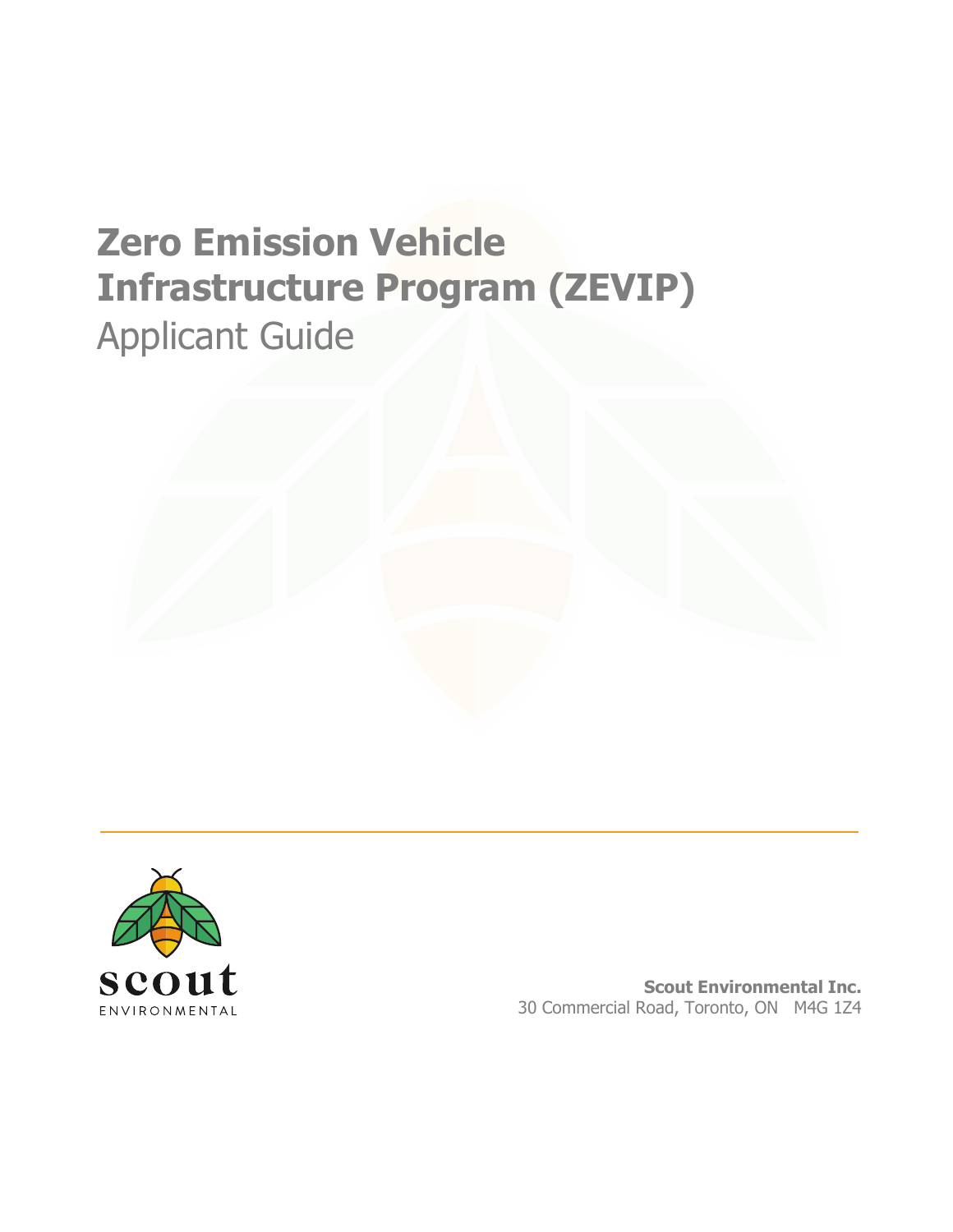## **Table of Contents**

| 1.5 Maximum Funding Amounts and Technology Requirement 4 |  |
|----------------------------------------------------------|--|
|                                                          |  |
|                                                          |  |
|                                                          |  |
|                                                          |  |
|                                                          |  |
|                                                          |  |
|                                                          |  |
|                                                          |  |
|                                                          |  |
|                                                          |  |
|                                                          |  |
|                                                          |  |

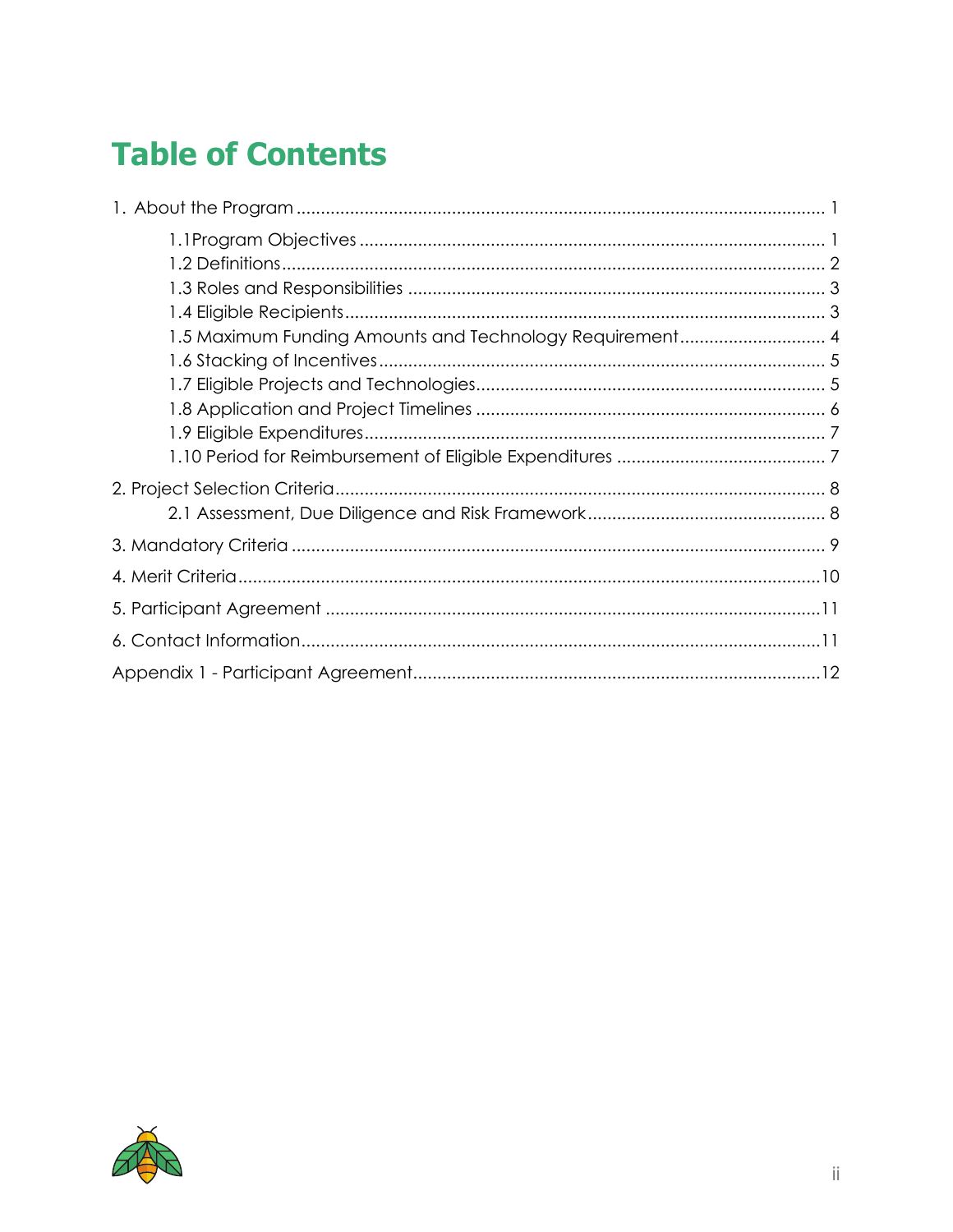## <span id="page-2-0"></span>**1. About the Program**

### <span id="page-2-1"></span>**1.1 Program Objectives**

The Government of Canada is committed to supporting a shift to cleaner energy sources. They've set ambitious targets for the adoption of zero-emission vehicles (ZEVs) and hope to reach 10% of light-duty vehicles sales per year by 2025, 30% by 2030, and 100% by 2035.

The Zero Emission Vehicle Infrastructure Program (ZEVIP) objective addresses the lack of charging and refuelling stations in Canada — one of the key barriers to ZEV adoption  $-$  by increasing the availability of localized charging opportunities where Canadians live, work, and play.

Natural Resources Canada (NRCan) has selected Scout Environmental to support with distributing ZEVIP funding to eligible Ultimate Recipients to install electric vehicle charging infrastructure projects in public places, on-street, in multi-unit residential buildings (MURBs), at workplaces or for light-duty fleets as defined below.

### **Public Places**

Public places are defined as parking areas intended for public use. Parking areas can be privately or publicly owned and operated. Examples of public places include, but are not limited to: service stations; retail; restaurants; arenas; libraries; medical offices; park and ride; etc.

#### **On-Street**

On-street charging is considered curbside charging infrastructure for public use and is managed by local governments.

#### **Workplaces**

A workplace is defined as a location where employees perform duties related to a job. Charging infrastructure must be primarily used by the employees.

Charging infrastructure installations at a private residence, even if a business is registered at the same address, are not included in this category.

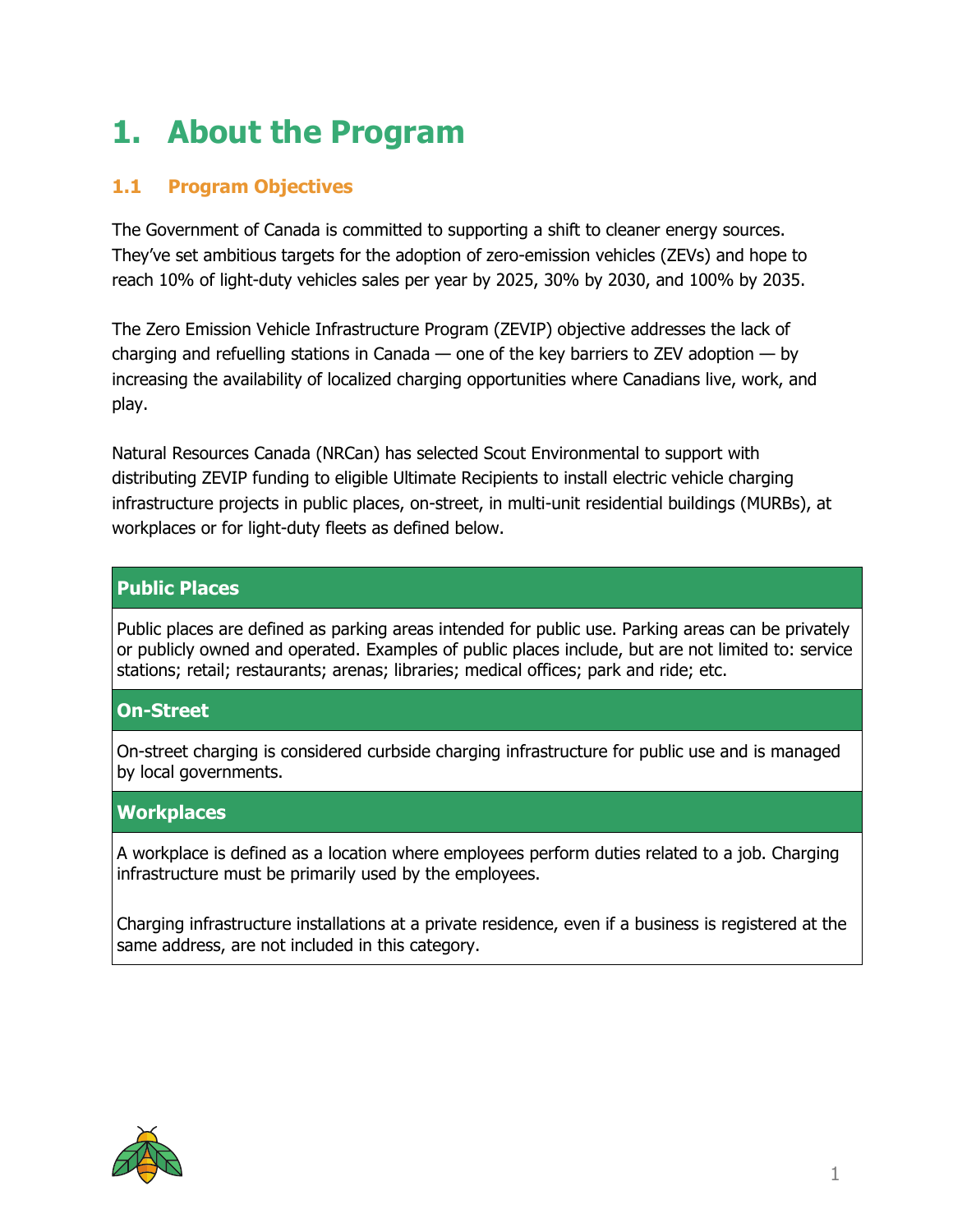#### **Light-Duty Fleet Vehicles**

A light-duty vehicle is considered as having a gross vehicle weight rating (GVWR) of less than or equal to 3,856 kg. Light-duty fleet vehicles are owned or leased by an organization and used in support of organizational or business operations and activities. Light-duty vehicle fleets are composed of multiple vehicles and are managed by common ownership. Examples of light-duty vehicle fleets: fleet of taxis, car rentals, municipal vehicles, car sharing, etc.

#### **Multi-Unit Residential Building (MURB)**

MURB charging is defined as infrastructure in parking spaces where people live. For the purpose of this program, to be designated as a MURB the building must include a minimum of three (3) dwelling units.

#### <span id="page-3-0"></span>**1.2 Definitions**

The following provides definitions for key terms and expressions used throughout this document:

**Charging Connector:** The plug on the power cord that connects the supply device to the charging outlets on the electric vehicle.

**Charging Station:** The device used to provide electricity to an electric vehicle for the purpose of charging the vehicle's onboard battery.

**Connected EV Chargers**: Defined as having the ability to communicate to other stations and/or to a server or the cloud through cellular/wireless signal or connected vehicle communications using software to report on usage and/or other capabilities such as providing real-time status of charging stations.

**Ultimate Recipients**: Organizations that receive a component of ZEVIP funding from Scout Environmental to undertake activities as described in Section 1.7 Eligible Projects. The Ultimate Recipients will be selected by Scout Environmental and must be legal entities validly incorporated or registered in Canada, including not-for-profit and for-profit organizations.

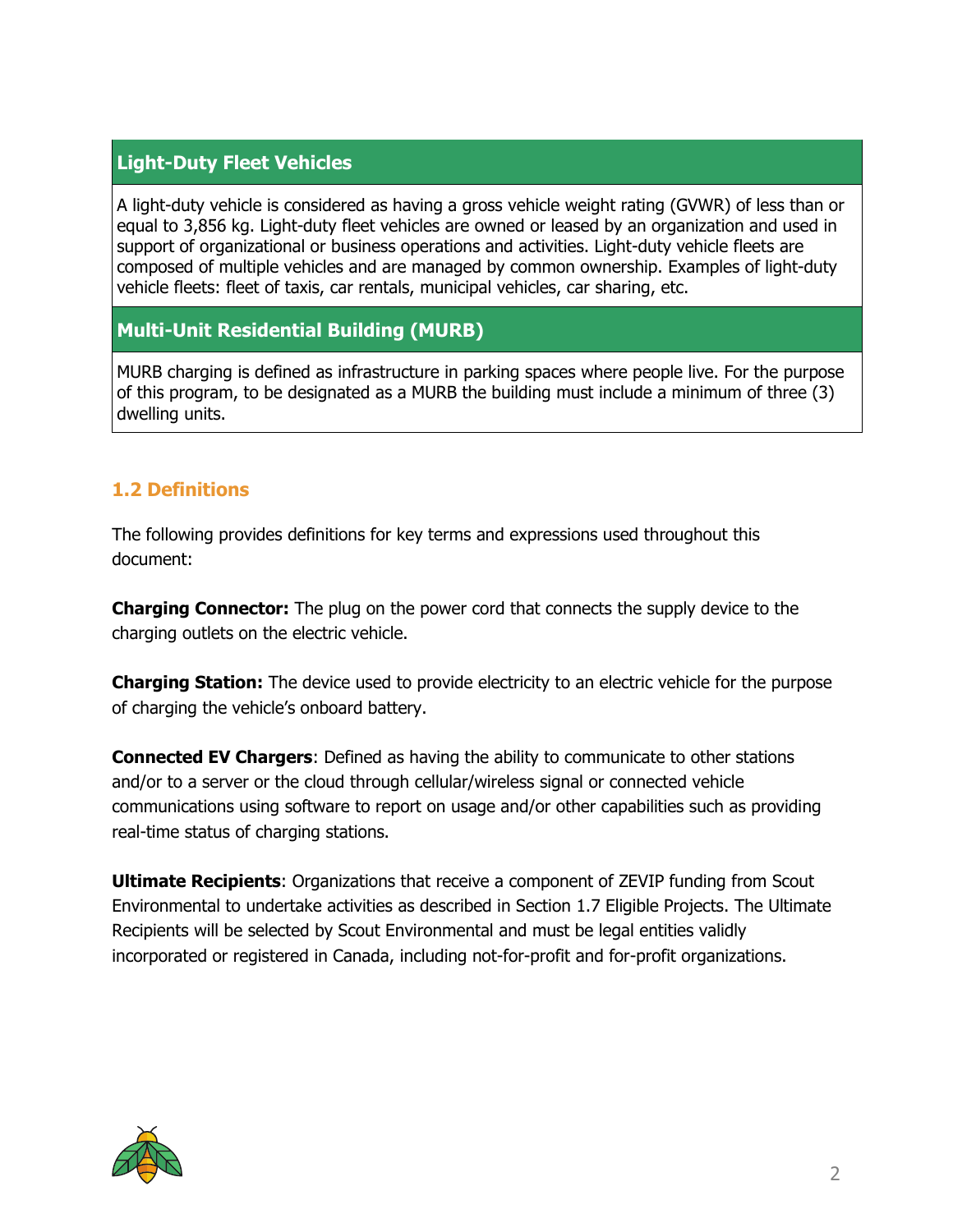### <span id="page-4-0"></span>**1.3 Roles and Responsibilities**

#### **DELIVERY ORGANIZATIONS**

Scout Environmental will be responsible for the delivery of a component of NRCan's ZEVIP funding. Scout Environmental has independence in the selection of Ultimate Recipients, with minimal guidance from NRCan, and will not act as an agent of the government in the redistribution of program funding.

#### **ULTIMATE RECIPIENTS**

Ultimate Recipients apply for funding through Scout Environmental to receive a component of the ZEVIP funding. The accountability, roles and responsibilities of an Ultimate Recipient will be established through a funding agreement between Scout Environmental and the Ultimate Recipient.

Scout Environmental is not acting as an agent of the Crown and has full independence as to the choice of Ultimate Recipients. NRCan will not intervene in business decisions between Scout Environmental and its recipients but must ensure that all Program requirements are met at all times. To ensure all parties are conducting their projects in accordance with the Program requirements, NRCan has set out the minimum requirements of the Participant Agreement that will be established between Scout Environmental and its recipients. The minimum requirements are detailed in Appendix B: Participant Agreement Provisions of this document.

#### <span id="page-4-1"></span>**1.4 Eligible Recipients**

Eligible recipients are legal entities validly incorporated or registered in Canada including notfor-profit and for-profit organizations such as those listed below. Individuals or any part of the federal public administration, including Departments, Crown Corporations and Agencies do not qualify.

- Multi-Unit Residential Building (MURB) owners and managers
- Municipalities
- Universities
- Schools/School Boards
- Hospitals
- Small and Medium Enterprises

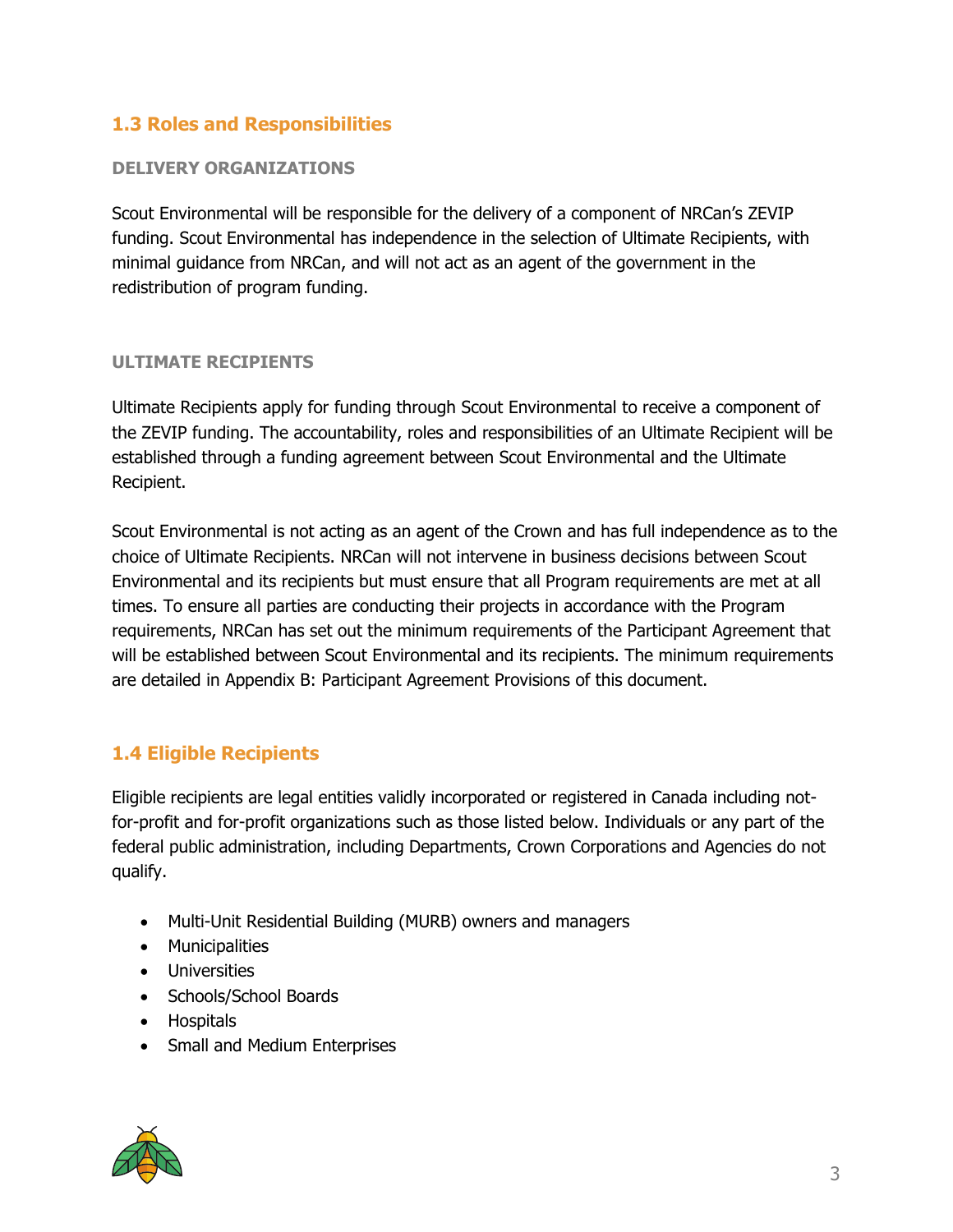## <span id="page-5-0"></span>**1.5 Maximum Funding Amounts and Technology Requirement**

The program will pay up to 50% of total project costs, up to the maximum amounts as shown in the following table. Funding will be limited to a maximum of \$100,000.

| <b>Type of Charger</b>                                 | <b>Technology Requirement</b>                                                                                                                                                                                                                                                                                                                                  | <b>Maximum Funding</b>                                                               |
|--------------------------------------------------------|----------------------------------------------------------------------------------------------------------------------------------------------------------------------------------------------------------------------------------------------------------------------------------------------------------------------------------------------------------------|--------------------------------------------------------------------------------------|
| Level 2 (208/240 V)<br>connectors<br>3.3 kW to 19.2 kW | Any EV charger commercially available and CSA,<br>ULC, UL or Interlink certified for use in Canada.<br>The charger must have a SAE J1772 standard<br>plug head or be a proprietary** connector type<br>rated for a minimum of 3.3 kW power output.                                                                                                             | Up to 50% of total<br>project costs, to a<br>maximum of \$5,000 per<br>connector*    |
| Fast charger<br>20 kW to 49 kW                         | Any EV fast charger commercially available and<br>CSA, ULC, UL or Interlink certified for use in<br>Canada. The fast charger must have at least<br>one (1) charger connector that is CHAdeMO<br>compliant and one (1) charger connector that is<br>SAE Combo or be a proprietary** connector<br>type rated for a minimum of 20 kW power<br>output.             | Up to 50% of total<br>project costs, to a<br>maximum of \$15,000<br>per fast charger |
| Fast charger<br>50 kW and above                        | Any EV fast charger commercially available and<br>CSA, ULC, UL or Interlink certified for use in<br>Canada. The fast charger must have at least<br>one (1) charger connector that is CHAdeMO<br>compliant and one (1) charger connector that is<br>SAE J1772 Combo (CCS) or be a proprietary**<br>connector type rated for a minimum of 50 kW<br>power output. | Up to 50% of total<br>project costs, to a<br>maximum of \$50,000<br>per fast charger |

#### **TABLE 1: MAXIMUM FUNDING**

\* For level 2 charging stations: To consider the funding per connector, each connector must be able to charge a vehicle and support a parking space simultaneously. Fast charging station funding is based on the number of chargers.

\*\*Proprietary connector types can represent a maximum of 75% of all charging connectors installed at the same project site. The remaining balance (25% or more) must be universal charging connectors (J1772, J1772 Combo and CHAdeMO) of the same category (i.e. Level 2 or fast charger).

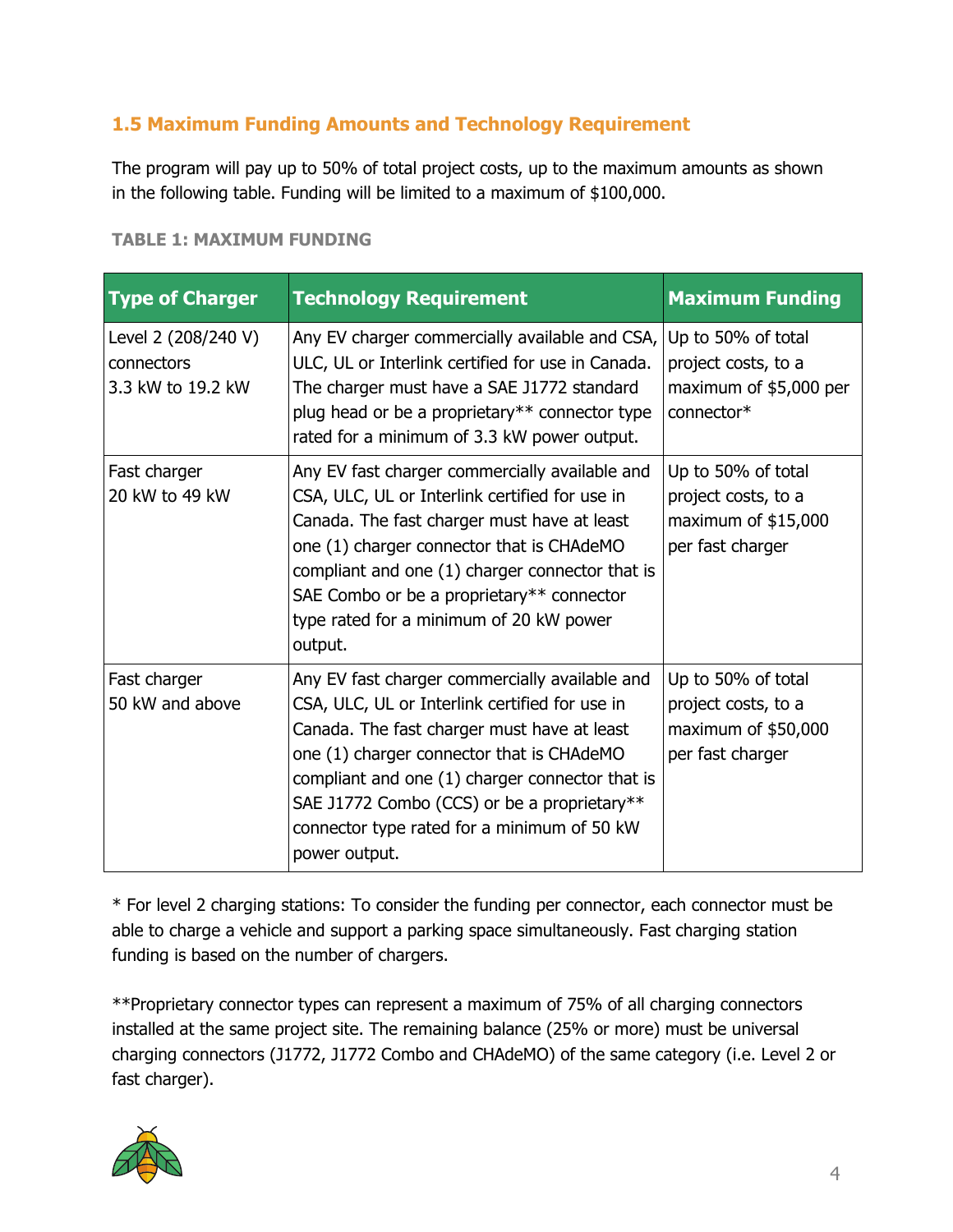### <span id="page-6-0"></span>**1.6 Stacking of Incentives**

All recipients are required to disclose all confirmed and potential sources of funding, inclusive of all federal, provincial, territorial, or municipal governments (total government assistance) and other sources that are expected to be received. This information can be reported at any time during the project or quarterly when progress reports and payment claims are submitted.

Total funding from all levels of government (e.g., federal, provincial/territorial, or municipal) cannot exceed 75% of the total project costs, unless the proponent is a provincial, territorial or municipal government or their departments or agencies in which case the stacking limit is 100% of total project costs.

If the proposed total Canadian government assistance exceeds the limits set out above, Canada reserves the right to reduce its contribution to the project until the stacking assistance limit is met. If total Canadian government assistance exceeds the limits set out above on the project completion date, Canada reserves the right to recover the excess contribution from the recipient.

In previous ZEVIP RFPs, projects located in British Columbia to install electric vehicle chargers of 20 kW and above would also be eligible for additional non-repayable provincial funding. For this RFP on third-party delivery, successful applicants will only receive funding from NRCan and will not be entitled to an automatic provincial contribution from B.C. If a proposed project for a fast charger is located in B.C, the applicant can contact the BC Clean Energy Vehicle Public Fast Charging Program directly.

**Note**: The government assistance referred to in these stacking limits does not include loans from governments or Crown agencies. For example, loans to the project from governments or Crown agencies are not included in this calculation; however, if a preferential interest rate were obtained through government loans, the cost savings due to the preferential rate would be included. Clarifications will be provided on a case-by-case basis.

## <span id="page-6-1"></span>**1.7 Eligible Projects and Technologies**

In order to be considered for funding, Delivery Organizations must distribute a component of the ZEVIP funding to Ultimate Recipients and ensure that the projects deployed by the Ultimate Recipients meet the following requirements:

- Be an eligible technology as described in Table 1 of this Guide (above)
- Be located in Canada outside of the provinces of Quebec and New Brunswick
- Be a permanent installation (mounted or fixed models)
- Be new and purchased equipment (not leased)

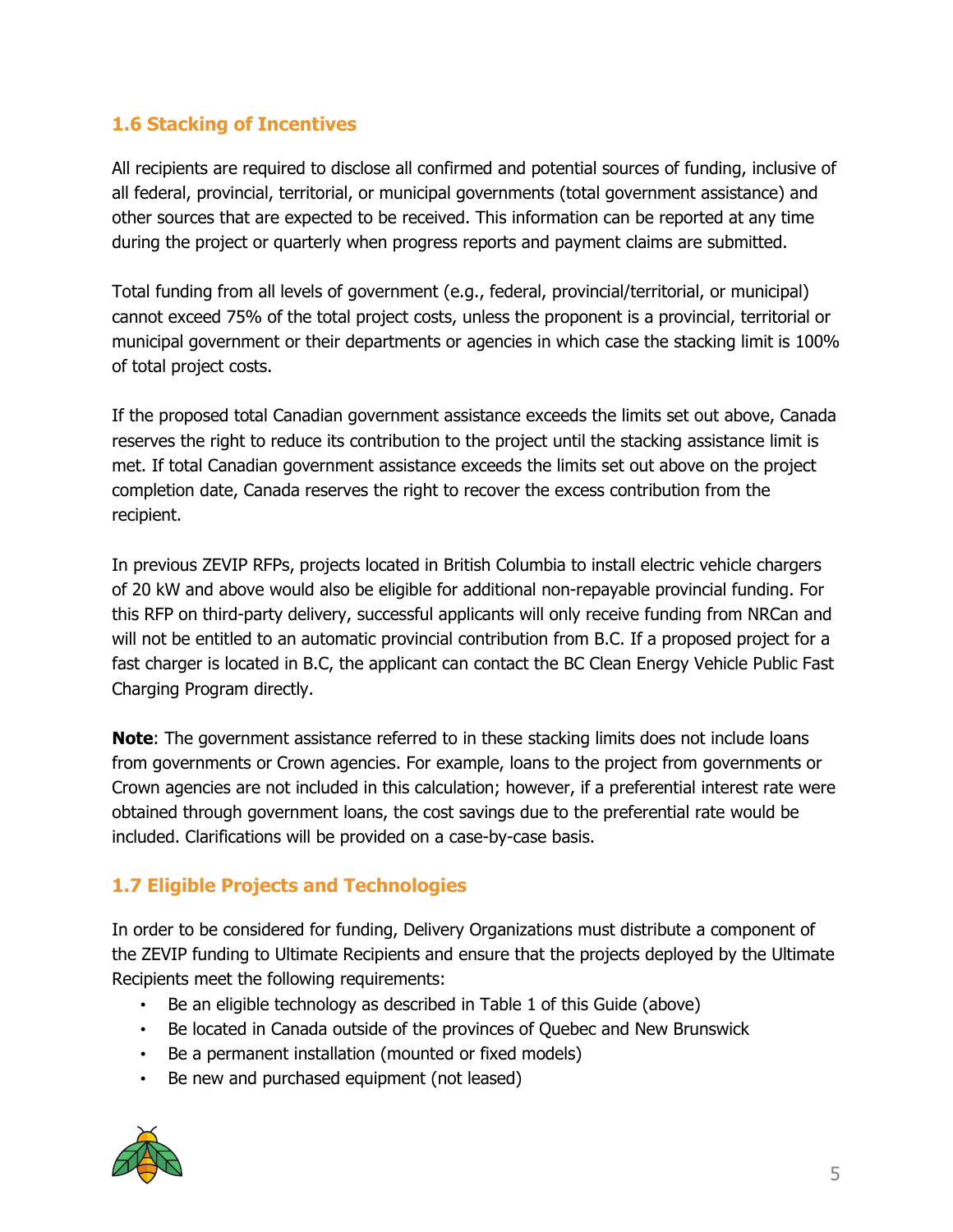- Be for a new installation or expansion of an existing installation (not for the replacement of an existing installation)
- Be connected as defined in Section 1.2 of this Guide
- Increase localized charging opportunities in public places, on-street, in multi-unit residential buildings, at workplaces or for light-duty vehicle fleets, as defined in Section 1.1 of this Guide
- The work performed must be in compliance with all applicable local codes (for example, building and electrical) and bylaws (for example, zoning and parking)
- Charging infrastructure targeting general public use must be installed in a parking space clearly identified for the purpose of charging electric vehicles; and
- The project timeline must show completion between April 1, 2022 and September  $30<sup>th</sup>$ , 2023. Applicants of successful projects will have sixty 60 days after the date of the Letter of Conditional Approval (LOCA) to sign a Participant Agreement.

## <span id="page-7-0"></span>**1.8 Application and Project Timelines**

Applicants must submit a full application package using the templates available on the Program's website. Only proposals for which all sections have been completed will be considered.

| <b>Program Schedule</b>                                                                                  |                                                                                                                                                |  |  |  |
|----------------------------------------------------------------------------------------------------------|------------------------------------------------------------------------------------------------------------------------------------------------|--|--|--|
| <b>Applications Open</b>                                                                                 | April 1, 2022                                                                                                                                  |  |  |  |
| Submission                                                                                               | Submissions will be reviewed on a first come, first served basis<br>until all funding for the current fiscal year has been fully<br>allocated. |  |  |  |
| Assessment of Proposals,<br>including site audits, letter of<br>conditional approval/letter of<br>regret | Proposals will be assessed, and letters of conditional<br>approval/regret will be sent within 30 days of receipt of a<br>complete submission.  |  |  |  |
| Negotiation and signature of<br>Participant Agreements (PA)                                              | Participant Agreements must be signed within 60 days of a<br>project receiving letter of Conditional Approval.                                 |  |  |  |
| Project completion date                                                                                  | The project timeline must show completion before September<br>30, 2023.                                                                        |  |  |  |

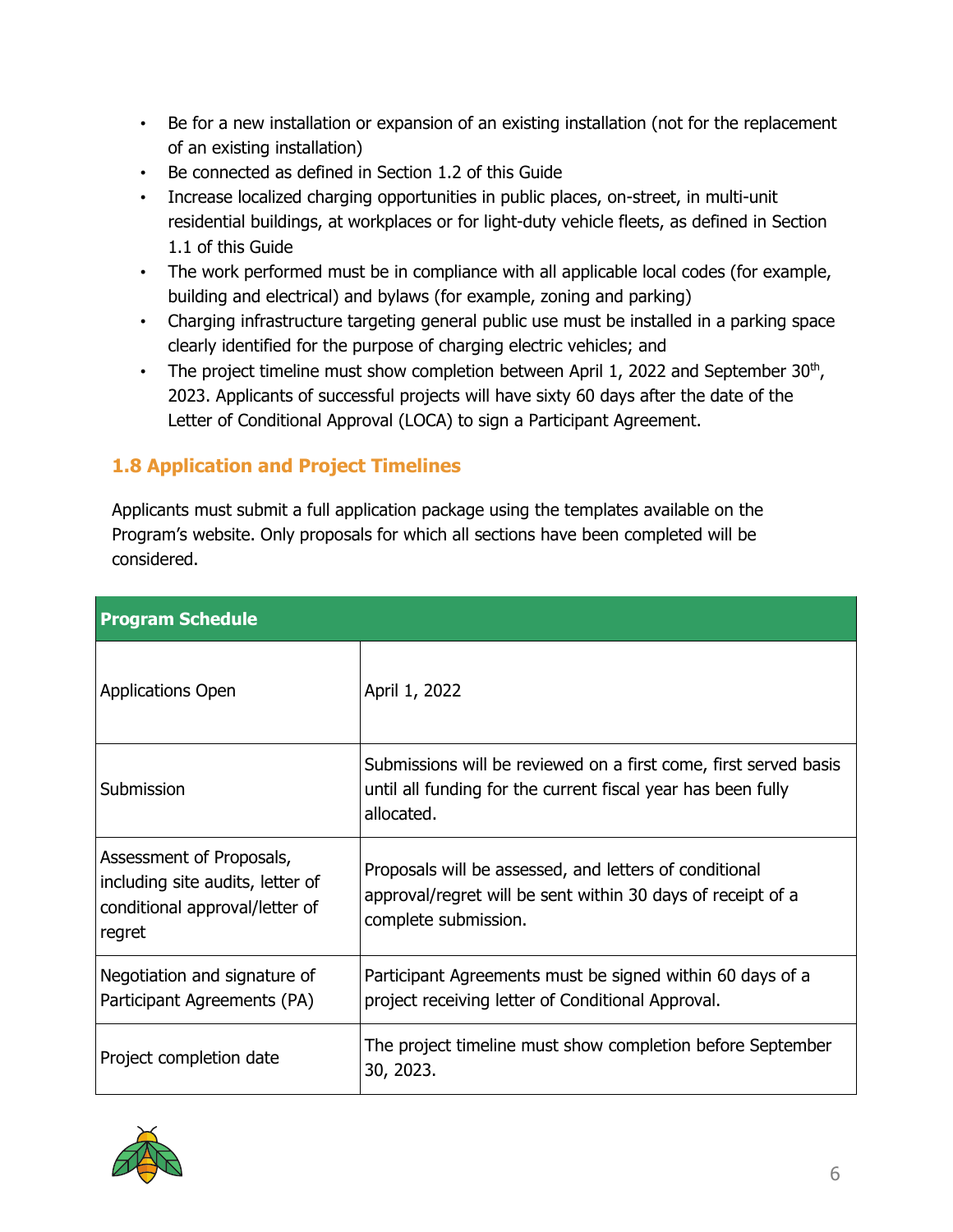The above schedule is subject to change. Any changes will be communicated to Applicants via the Program's website.

## <span id="page-8-0"></span>**1.9 Eligible Expenditures**

Eligible Expenditures for an approved project from an Ultimate Recipient must be directly related to the installation of EV chargers and will include:

- Salary and benefits;
- Professional services (e.g. scientific, technical, management; contracting; engineering; construction; installation, testing and commissioning of equipment; training; marketing; data collection; logistics; maintenance; printing; distribution);
- Capital expenses, including informatics and other equipment or infrastructure;
- Rental fees or leasing costs;
- License fees and permits;
- Costs associated with Environmental Assessments; and
- GST, PST and HST net of any tax rebate to which the recipient is entitled.

Costs **NOT** considered Eligible Expenditures under this Program for both Delivery Organizations and Ultimate Recipients will include:

- In-kind\*
- Land costs
- Legal costs
- Ongoing operating costs (e.g. electricity consumption, operation, maintenance, networking fees, subscription fees, etc.), and;
- Costs incurred outside the Eligible Expenditure Period, including those for preparing this application.

\*In-kind contributions from the recipient and its partners count towards the total project costs. If a proponent chooses to include In-kind support as part of the total project costs, it must be verifiable and directly in support of the project.

## <span id="page-8-1"></span>**1.10 Period for Reimbursement of Eligible Expenditures**

Eligible Expenditures will be eligible for reimbursement from the time that a Participant Agreement is signed until the project completion date stated in the Participant Agreement.

Following the project selection, successful Delivery Organizations will be notified through a Letter of Conditional Approval and be invited to begin negotiating a Participant Agreement.

Scout will not accept any changes to the standard provisions of the Participant Agreement template (see Appendix 1).

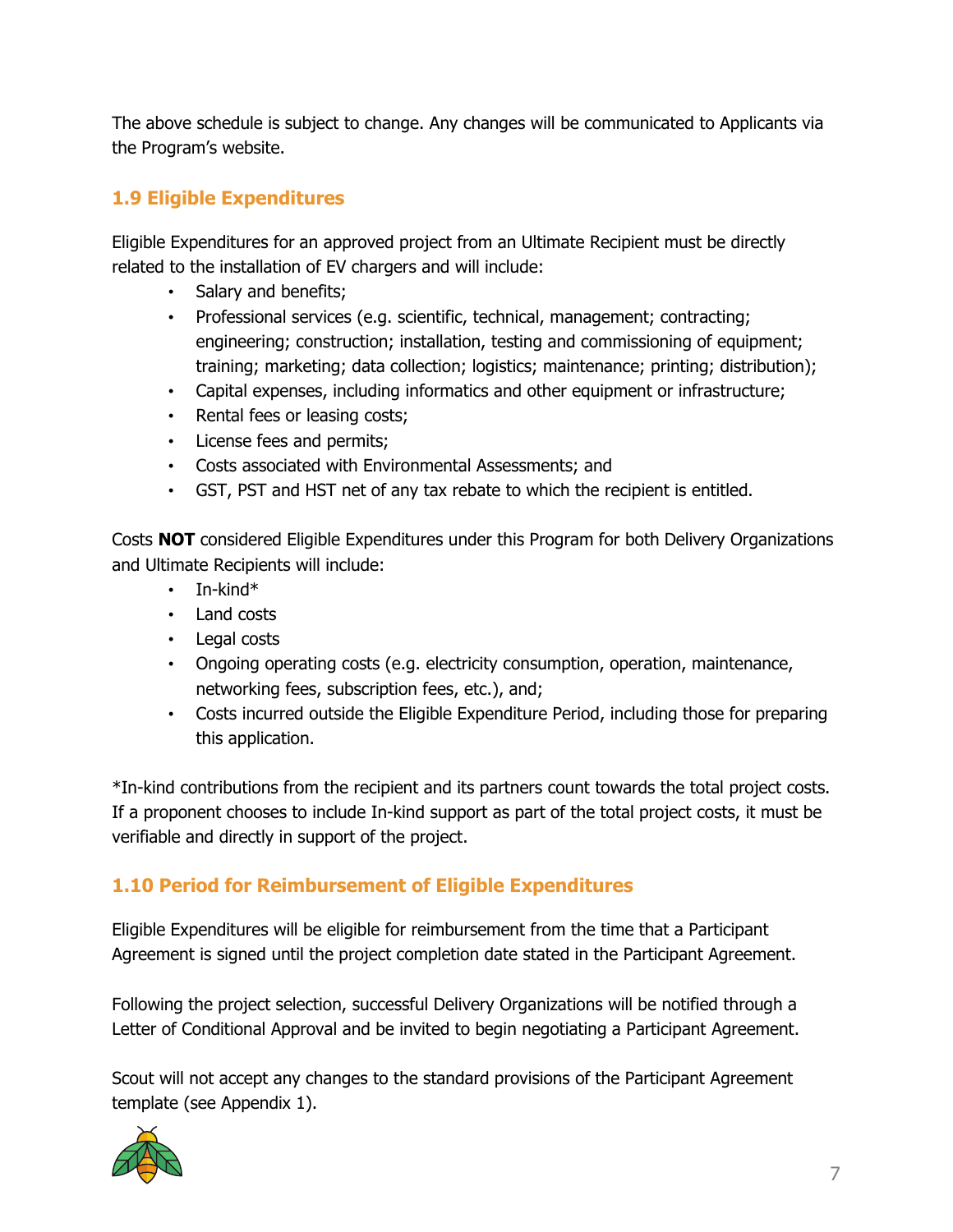Please note that expenditures incurred between the date of the Letter of Conditional Approval and the date that Scout signs a Participant Agreement are not incurred during the Eligible Expenditure Period and cannot count towards total project costs or be reimbursed.

In all cases, until both parties sign a Participant Agreement there is no commitment or obligation on Scout's part to make a financial contribution to any project, including any expenditure incurred or paid prior to the signing of such a Participant Agreement.

### **1.11 How to Apply**

Complete your application online at: A complete application package consists of:

- a completed application form which includes a signed attestation, and;
- supporting documentation.

When an application has been submitted, a notification will be sent by the Program acknowledging its receipt. This may take up to three (3) business days.

**Note**: You should consider your application as successfully received only when you obtain the acknowledgment notice from the Program.

Any questions or inquiries regarding the ZEVIP must be sent by email to: [zevip@scoutenvironmental.com.](http://zevip@scoutenvironmental.com)

A written response will be provided within three (3) business days.

## <span id="page-9-0"></span>**2. Project Selection Criteria**

## <span id="page-9-1"></span>**2.1 Assessment, Due Diligence and Risk Framework**

Each project proposal will be reviewed for completeness and assessed against mandatory criteria. Project proposals that do not meet the mandatory criteria (Section 3) will not be given further consideration. Should interest levels exceed what our program can reasonably support, applications that meet the mandatory review criteria may be rated against merit criteria (Section 4).

Applications will be reviewed and approved on a first come, first served basis. Unsuccessful project proposals will receive letters of regret and successful project proposals will receive Letters of Conditional Approval.

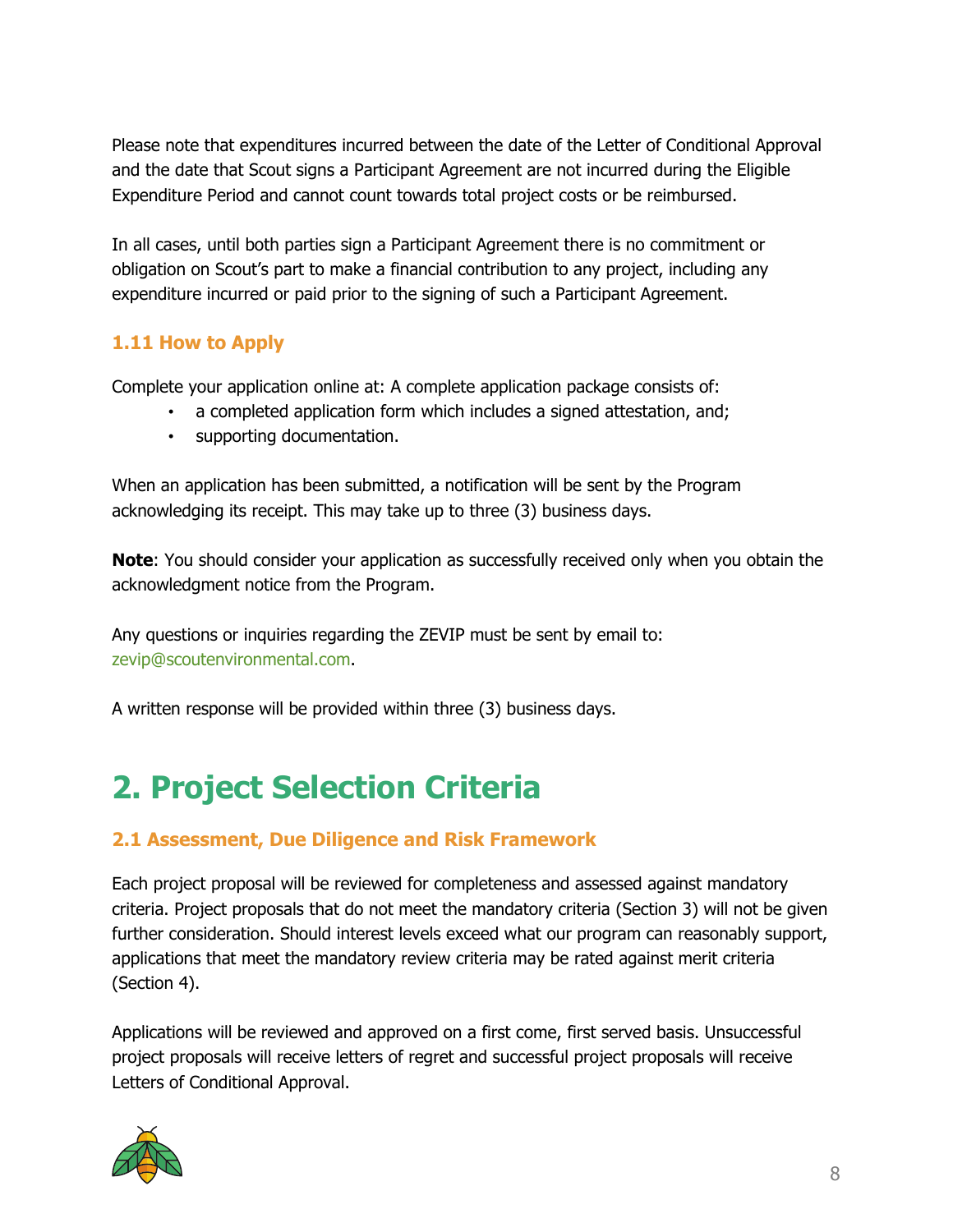Scout may request that the applicant provide confirmation or clarification to support their project proposal.

If a project proposal is successful, the proponent will be invited to initiate the negotiation of a Participant Agreement.

## <span id="page-10-0"></span>**3. Mandatory Criteria**

| <b>Projects must:</b> |                                                                                                                                                                                                                                                                   |  |  |
|-----------------------|-------------------------------------------------------------------------------------------------------------------------------------------------------------------------------------------------------------------------------------------------------------------|--|--|
| 3.1                   | Meet the Project eligibility requirements described in Section 1.7                                                                                                                                                                                                |  |  |
| 3.2                   | The project timeline must show completion between April 1, 2022 and<br><b>September 30, 2023</b>                                                                                                                                                                  |  |  |
|                       | The Applicant must provide a Project timeline with phases (milestones), including<br>permitting processes if required and the purchase, installation and commissioning of EV<br>charging stations.                                                                |  |  |
| 3.3                   | Demonstrate at least 50% of secured funding of their share of the Total<br><b>Project costs</b>                                                                                                                                                                   |  |  |
|                       | Applicants must provide proof that at least half (50%) of the funds to be covered by<br>non-NRCan sources.                                                                                                                                                        |  |  |
| 3.4                   | For EV charger projects that increase the electrical load by more than 50 kW,<br>demonstrate that the utility has been engaged and is aware of your project                                                                                                       |  |  |
|                       | Where applicable applicants must provide documentation of their communications (e.g.<br>email notice sent to the utility, exchange of letters/e-mails or site assessment) describing<br>the Project and indicating the electric requirement and its availability. |  |  |

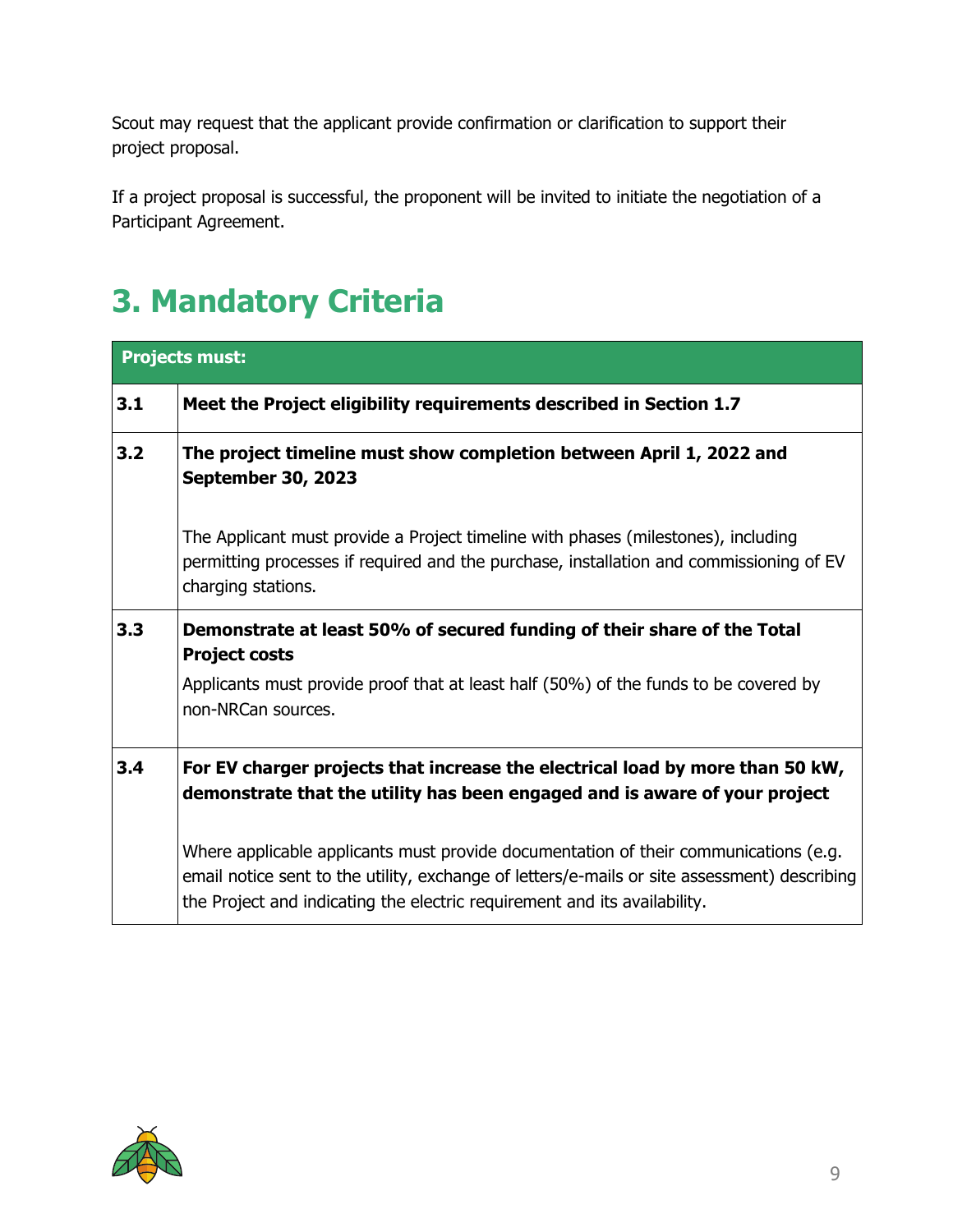## <span id="page-11-0"></span>**4. Merit Criteria**

Project proposals that meet the mandatory criteria may be assessed against merit criteria, as outlined below.

| <b>Project Information</b> |                                                                                                                                                                                                                                                                                                                                                                                  |  |  |
|----------------------------|----------------------------------------------------------------------------------------------------------------------------------------------------------------------------------------------------------------------------------------------------------------------------------------------------------------------------------------------------------------------------------|--|--|
| 4.1                        | <b>Project Rationale and Background</b>                                                                                                                                                                                                                                                                                                                                          |  |  |
|                            | Briefly describe the primary use for the EV charging infrastructure. Who will be the primary<br>users of the infrastructure? Who else, if anyone, will have access to the infrastructure?<br>Briefly describe the benefits to specific stakeholders and any under-served markets that<br>may benefit from this project.                                                          |  |  |
|                            | Please include an estimated utilization rate for the installed infrastructure. Describe any<br>plans to promote the infrastructure's installation, and general awareness of electric<br>vehicles.                                                                                                                                                                                |  |  |
|                            | Include any additional community benefits if applicable.                                                                                                                                                                                                                                                                                                                         |  |  |
| 4.2                        | <b>Capacity &amp; Readiness to Deliver</b>                                                                                                                                                                                                                                                                                                                                       |  |  |
|                            | Provide a brief description of your project readiness and proposed plan to ensure the EVCS<br>are installed according to your proposed budget and timeline.                                                                                                                                                                                                                      |  |  |
|                            | Include any additional details on secured site access, and secured power supply for<br>charging stations with power output of 50 kW and above.                                                                                                                                                                                                                                   |  |  |
|                            | Describe the operation and maintenance plan for your project. Plans should include<br>elements such as service standards with performance levels for the operation of the<br>station, network (for EV chargers), routine maintenance (e.g. snow removal), non-routine<br>maintenance (in the event of critical failure), customer support services, customer<br>payment options. |  |  |
| 4.3                        | <b>Indigenous Participation</b>                                                                                                                                                                                                                                                                                                                                                  |  |  |
|                            | Scout encourages Projects from or with participation from Indigenous business applicants<br>or partners. Please indicate whether the applicant is from an Indigenous community, has<br>Indigenous partners listed under the Indigenous Business Directory, or if the Project is on<br>Indigenous lands.                                                                          |  |  |

<span id="page-11-1"></span>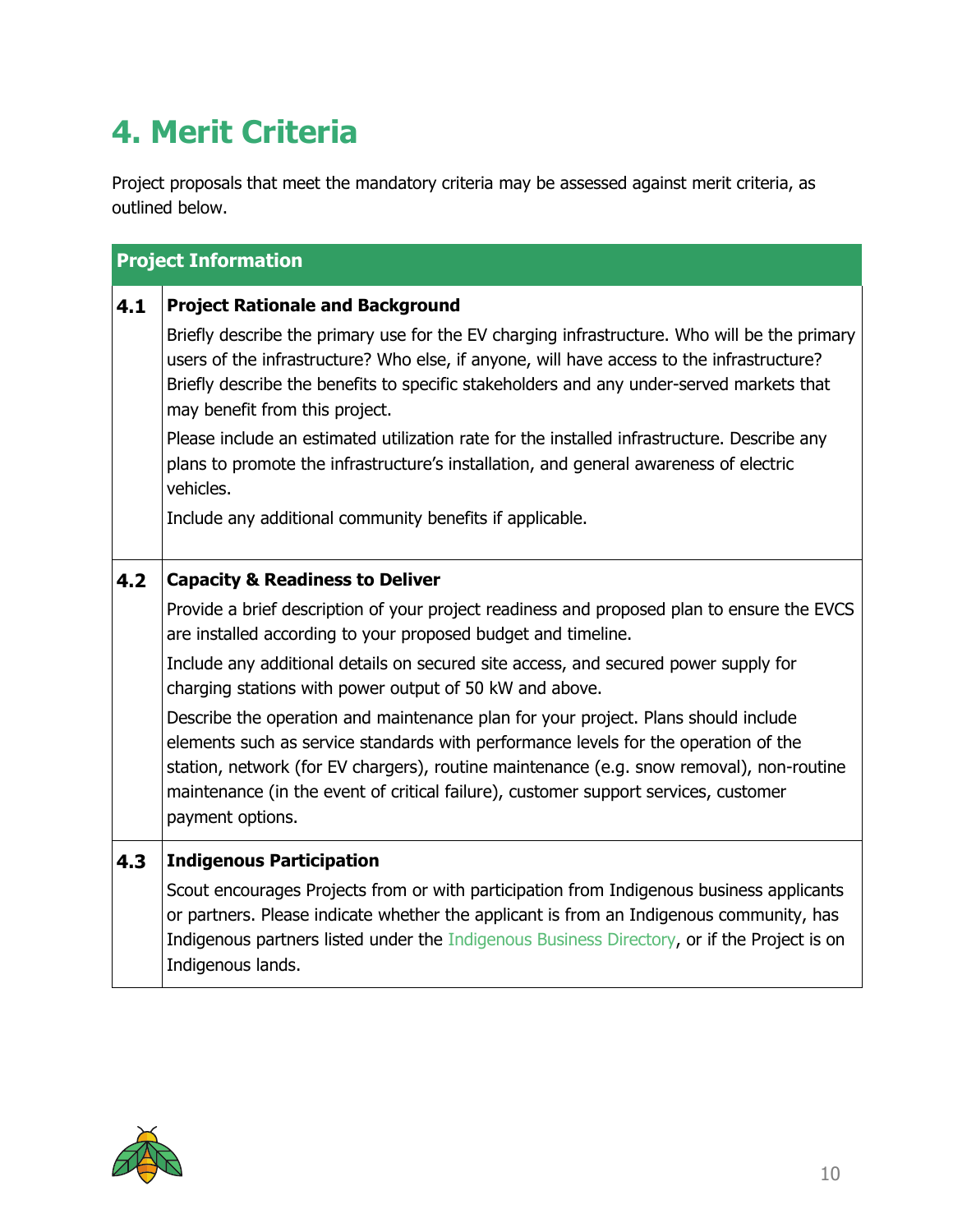## **5. Participant Agreement**

As an applicant, it is your responsibility to understand and agree to the provisions and definitions used in the Participant Agreement. This will facilitate negotiations should your project be selected for funding.

We encourage applicants to review the Participant Agreement provisions prior to submitting their application.

Until both parties sign a complete Participant Agreement, there is no commitment or obligation on the part of Scout Environmental or NRCan to make a financial contribution to any project, including for any expenditure incurred or paid prior to the signing of such a participant agreement.

## <span id="page-12-0"></span>**6. Contact Information**

Any questions or inquiries regarding the ZEVIP can be sent to:

Phone: (877) 595-2490 Email: [zevip@scoutenvironmental.com](mailto:zevip@scoutenvironmental.com)

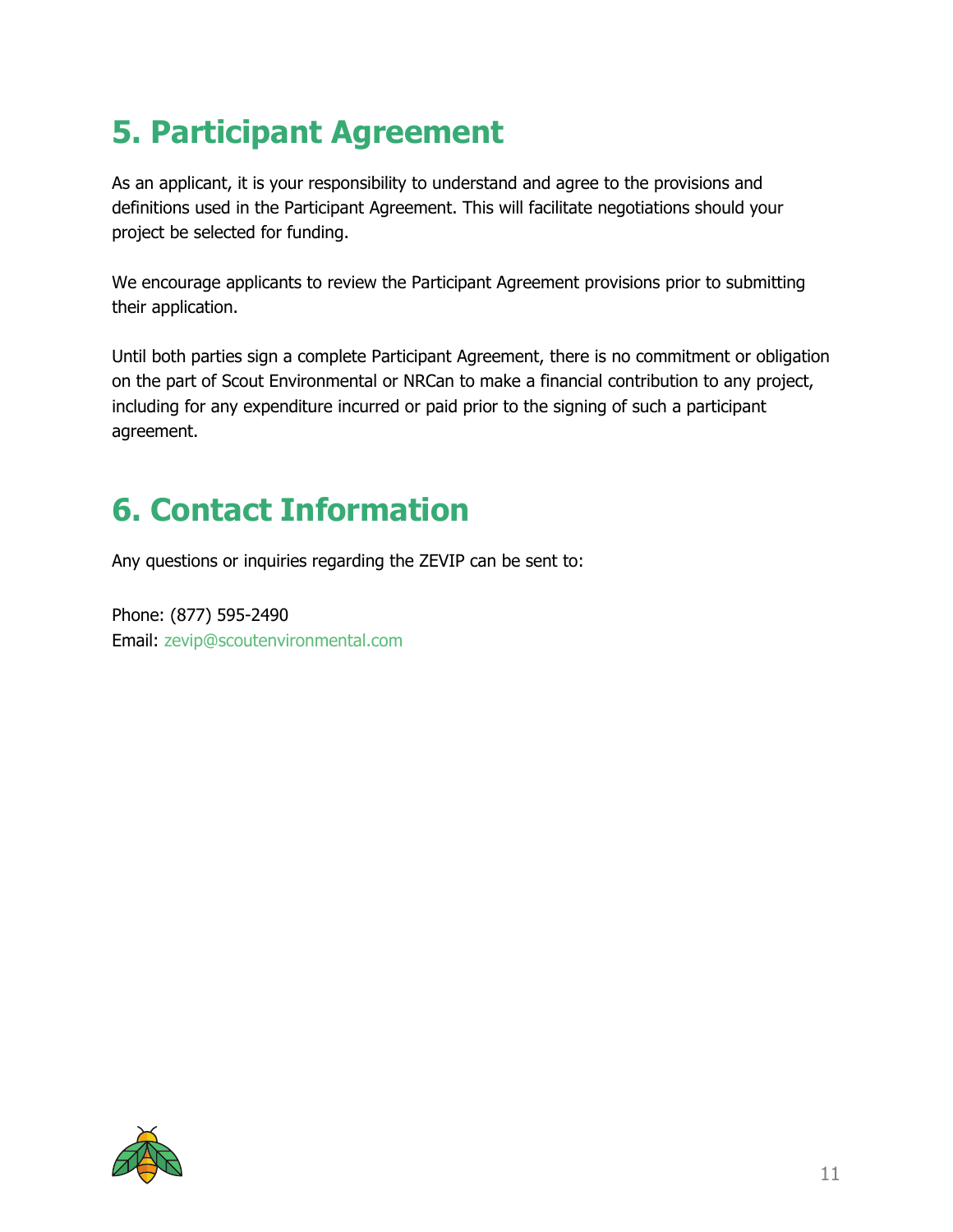## <span id="page-13-0"></span>**Appendix 1 - Participant Agreement**

**ZERO EMISSION VEHICLE INFRASTRUCTURE PROGRAM PARTICIPANT AGREEMENT**

| <b>APPLICANT INFORMATION</b>                       |  |  |
|----------------------------------------------------|--|--|
| Legal Company Name (the "Participant"):            |  |  |
| Installation Address (Primary Project's Site):     |  |  |
| Additional Project Site Addresses (if applicable): |  |  |
| Email Address:                                     |  |  |
| Phone Number:                                      |  |  |

The Zero Emission Vehicle Infrastructure Program ("**ZEVIP**") is delivered by Scout Environmental Inc. ("**Scout Environmental**") and funded by Her Majesty the Queen in Right of Canada, represented by the Minister of Natural Resources ("**NRCan**'' and collectively with Scout Environmental, the "**Program Operators**''). Parties who submit an eligible ZEVIP Application ("**Participant**") and install and operate a Charging Station(s) at their Project Sites in accordance with the terms and conditions contained in this agreement (the "**Participant Agreement**") may be eligible to receive an Incentive under the ZEVIP. This Participant Agreement shall remain in effect until September 30, 2026.

## **1. DEFINITIONS.**

- (a) **Application:** is defined as the Participant's submission of this Participant Agreement, the requisite intake form, and any other information or documents that the Program Operators may request from time to time, which requests an Incentive from the ZEVIP.
- (b) **Charging Connector:** is defined as the plug on the power cord that connects the supply device to the charging outlets on the Zero Emission Vehicle.
- (c) **Charging Station:** is defined as a commercially available and certified for use in Canada, device or infrastructure used to provide electricity to an electric vehicle for the purpose of charging a Zero Emission Vehicle's onboard battery.
- (d) **Connected EV Chargers:** are defined as having the ability to communicate to other stations and/or to a server or the cloud through cellular/wireless signal or connected vehicle communications using software to report on usage and/or other capabilities such as providing real-time status of Charging Stations.
- (e) **Eligible Expenditures:** are defined as any expenditures properly incurred by the Participant within the Eligibility Period, and further defined in Section 4.
- (f) **Eligibility Period:** is defined as the time period beginning on the date that the Participant is Pre-Approved and ending the earlier of: (i) the Project Completion Date; or (ii) September 30, 2023.
- (g) **Incentive:** is defined as funding for an Eligible Expenditure that has been approved by Scout Environmental in accordance with this Participant Agreement.

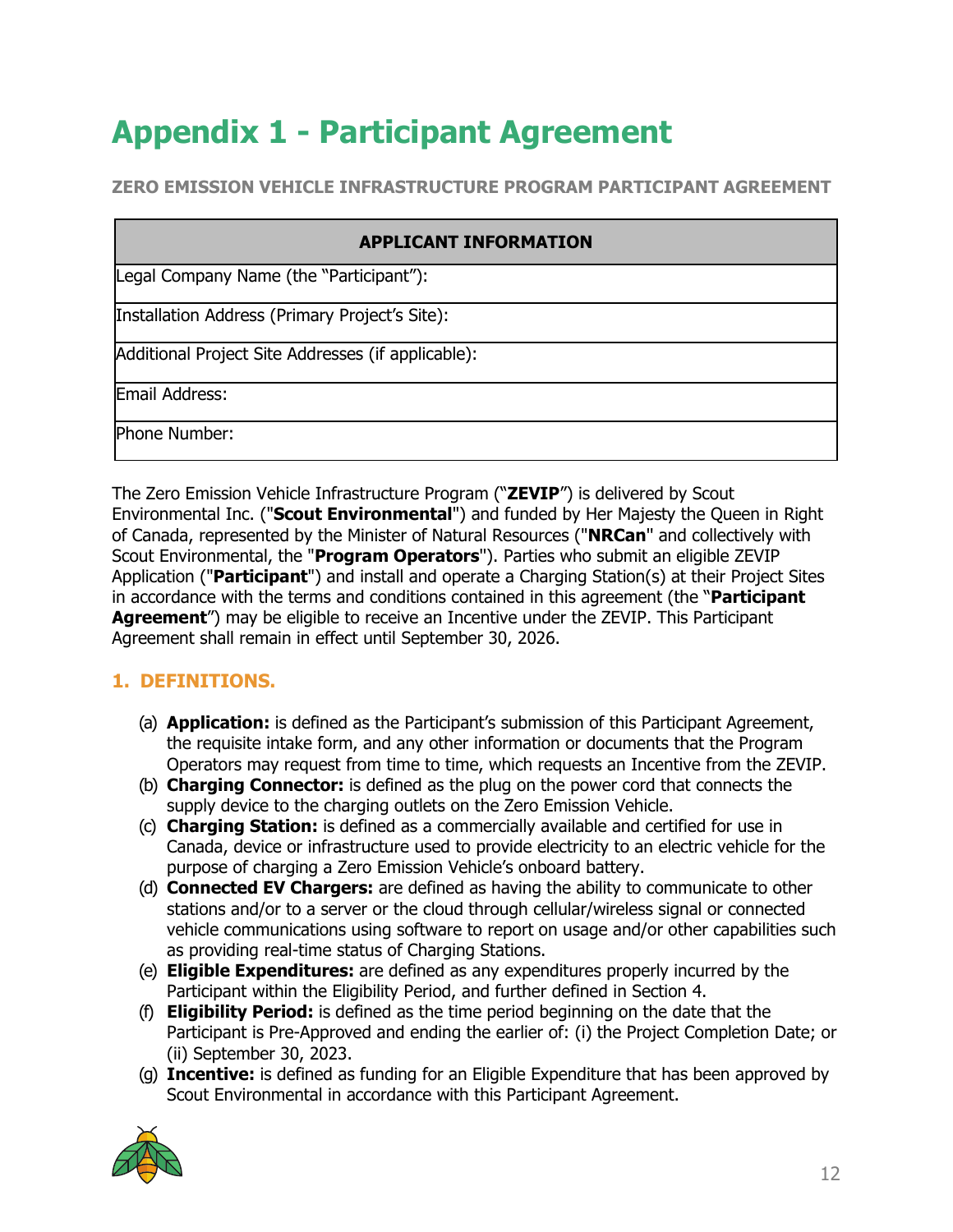- (h) **Light-Duty Fleet Vehicles:** is defined as a vehicle having a gross vehicle weight rating of less than or equal to 3,856 kg. Light-duty fleet vehicles are owned or leased by an organization and used in support of organizational or business operations and activities. Light-duty vehicle fleets are composed of multiple vehicles and are managed by common ownership. Examples of light-duty vehicle fleets include, without limitation, a fleet of taxis, car rentals, municipal vehicles, car sharing, etc.
- (i) **Multi-Unit Residential Building ("MURB"):** is defined as infrastructure in parking spaces where people live. For the purpose of the ZEVIP, to be designated as a MURB the building must include a minimum of three (3) dwelling units.
- (j) **Pre-Approval or Pre-Approved:** is defined as an Application that has been accepted by Scout Environmental.
- (k) **On-Street Charging:** is defined as curbside charging infrastructure for public use and is managed by local governments.
- (l) **Project:** is defined as the activities involved in installing a Charging Station as described in the Application.
- (m) **Project Completion Date**: is defined as the day on which the Participant notifies Scout Environmental that the Charging Station has been completely installed, which shall be no later than: one (1) year from the date of Pre-Approval, or September 30, 2023.
- (n) **Public Places:** is defined as parking areas intended for public use. Parking areas can be privately or publicly owned and operated. Examples of public places include, but are not limited to: service stations; retail; restaurants; arenas; libraries; medical offices; park and ride; etc.
- (o) **Sites**: is defined as the Project location(s) of the Project listed on the first page of this Participant Agreement.
- (p) **Total Government Funding:** is defined as cash contributions provided by the federal government and other contributions from the provincial/territorial and municipal governments toward the Project's total costs.
- (q) **Workplace:** is defined as a location where employees perform duties related to a job. Charging infrastructure must be primarily used by the employees.
- (r) **Zero Emission Vehicle:** is defined as a vehicle that can be driven without producing polluting exhaust, and include fully battery electric, plug-in hybrid electric, and hydrogen fuel cell electric vehicles.

## **2. ELIGIBILITY. To be eligible for an Incentive, a Participant must:**

- (a) Be a legal entity, validly incorporated or registered federally or in any province of Canada except Quebec or New Brunswick, including but not limited to: not-for-profit and for-profit organizations (such as: electricity or gas utilities, companies, industry associations, research associations, standards organizations, indigenous and community groups, academic institutions, provincial, territorial, regional or municipal governments, or their departments or agencies);
- (b) Be the registered legal owner of the Site, a tenant of the Site (with the property owner's express written consent), or have obtained the requisite authority of the land owner to access the Site, and comply with the terms and conditions herein, including the ability to install a Charging Station;
- (c) During the Eligibility Period install a Charging Station that:
	- (i) Is located in Canada;

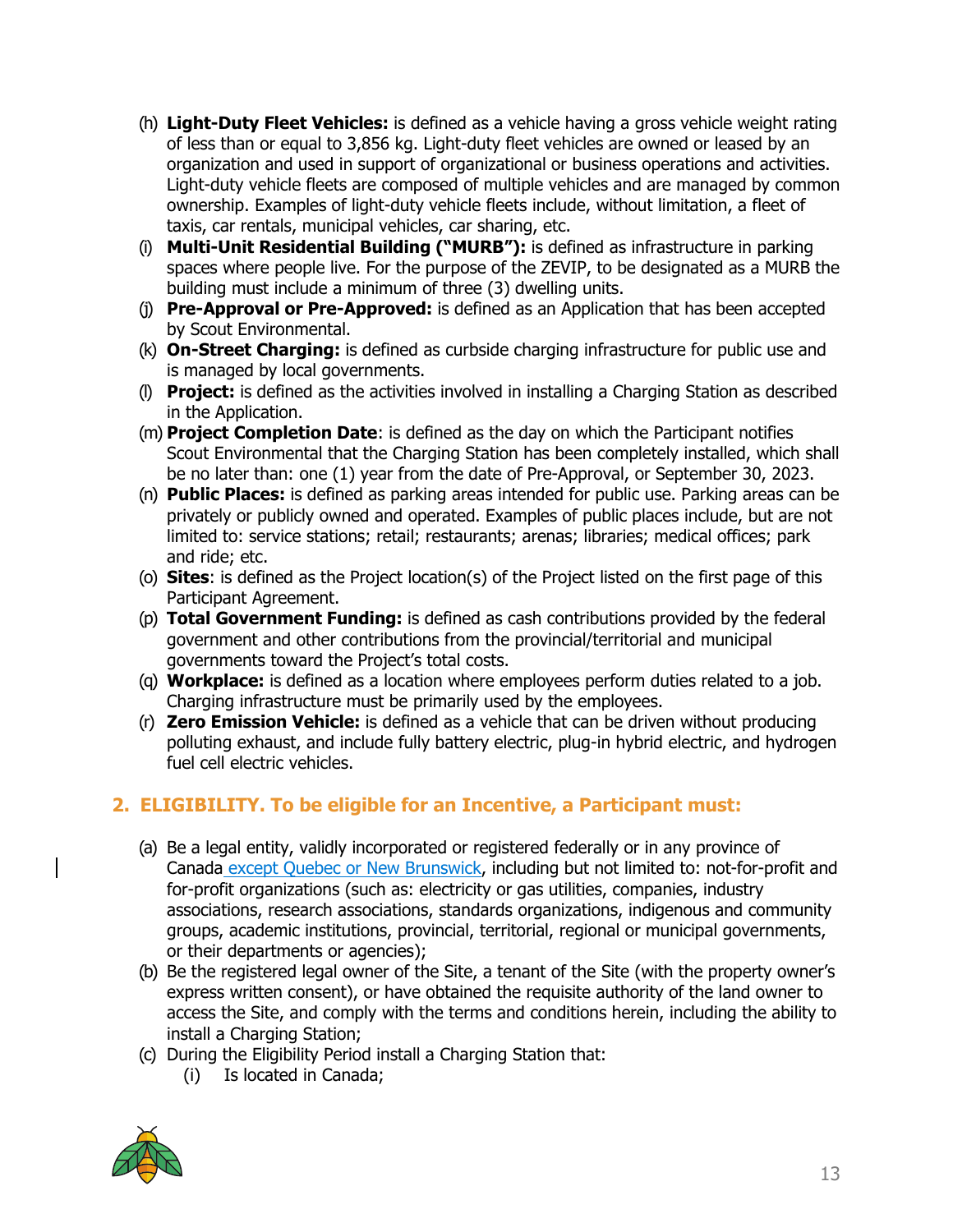- (ii) Is located in Public Places, On-Street, Workplaces, MURBs, or to be used for Light-Duty Fleet Vehicles;
- (iii) Is a permanent installation (mounted or fixed models) of new equipment (not leased) purchased on or after April 1, 2022;
- (iv) Is a new installation, or expansion of an existing installation (not for the replacement of an existing installation);
- (v) Is a Connected EV Charger;
- (vi) Is and continues to be in compliance with all applicable laws, regulations, local codes (for example, building and electrical) and bylaws (for example, zoning and parking);
- (vii) Is targeting general public use must be installed in a parking space clearly identified for the purpose of charging Zero Emission Vehicles;
- (viii) Is commercially available and certified for use in Canada (for example, CSA, ULC, UL, Interlink);
- (ix) Is either a Level 2 charger that has a SAE J1772 standard plug head or a proprietary connector type, a Direct Current Fast Charger that includes one or more of the following charging connector types: CHAdeMO, SAE J1772 Combo (CCS) or be a proprietary connector type, or another Charging Station approved by the Program Operators in their sole and absolute discretion; and
- (x) Has proprietary connector types representing a maximum of seventy-five percent (75%) of all charging connectors installed at the same Project location.

### **3. PARTICIPANT'S OBLIGATIONS.**

- (a) The Participant represents and warrants that:
	- (i) It is duly constituted, validly existing and in good standing under the federal laws of Canada or under the laws of a province of Canada;
	- (ii) It has the necessary power, authority and capacity and good and sufficient right to submit this Participant Agreement and to enter into the ZEVIP on the terms and conditions set forth herein, to carry on its business, to hold property, and undertakes to take all necessary action to maintain itself in good standing, and preserve its legal capacity during the term of this Participation Agreement, and the execution and performance of the ZEVIP will not conflict with, or constitute a breach under, any agreement to which it is a party or any judgment, order, statute or regulation which is applicable to the Participant;
	- (iii) This Participant Agreement and the ZEVIP constitutes a valid and binding obligation of the Participant, enforceable against the Participant and has been duly authorized to execute and deliver this Participation Agreement on its behalf;
	- (iv) It shall comply with all applicable laws**,** bylaws (including strata corporation bylaws), orders, ordinances, standards, codes and rules, requirements, licenses and permits of all lawful authorities (including the Electrical Safety Authority and the Conditions of Service of its Local Distribution Company), manufacturer's specifications; and, if applicable, the electric and/or gas authority having jurisdiction;
	- (v) It will provide proof, within ninety (90) days of Pre-Approval, that it has committed to proceed with its Project;
	- (vi) The Charging Station will be installed at the Project Site by the Project Completion Date;

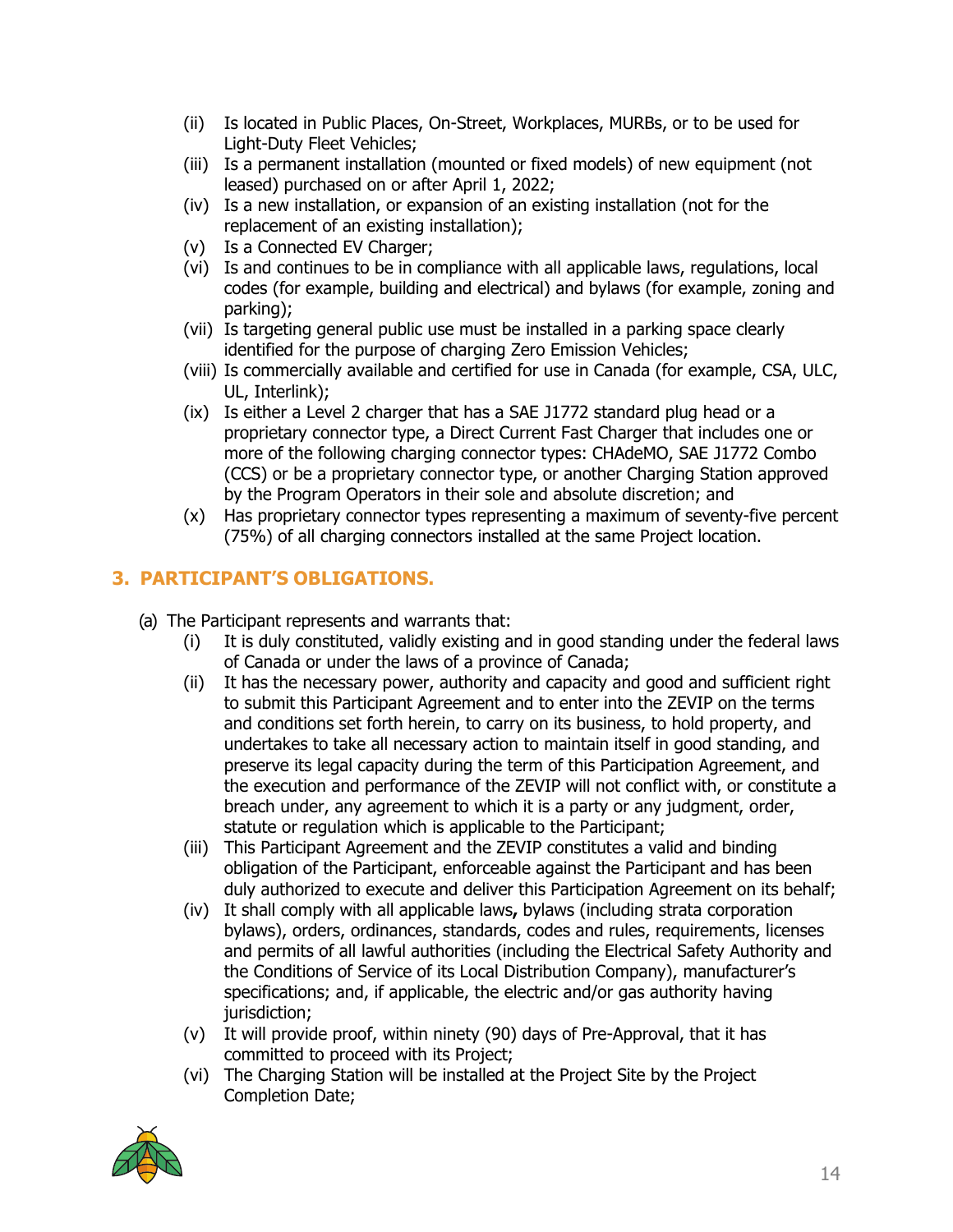- (vii) It will choose Charging Stations that meet all ZEVIP requirements, as determined by the Program Operators from time to time (including those contained herein)
- (viii) It will choose contractors that: (i) have the sufficient capability to complete the Proiect, (ii) will complete work in a good, skillful, efficient and professions manner, (iii) comply with all applicable law, and (iv) meet all ZEVIP requirements, as determined by the Program Operators from time to time (including those contained herein);
- (ix) It is the Owner of the Project Site(s), or has obtained all required right and authority and consent(s) to install and operate the Charging Station; and
- (x) All information contained in and submitted to the Program Operators under this Application the ZEVIP is true, accurate and complete.
- (b) The Participant acknowledges and agrees that:
	- (i) The Program Operators make no representations regarding manufacturers, dealers, contractors, material or workmanship and make no warranty whether express or implied, including without limitation the implied warranties of merchantability and fitness for any particular purpose, use or application of the product (including the Charging Station, Charging Connector, and Zero Emission Vehicle);
	- (ii) It has independently assessed the risk of participating in the Project, and the risk of installing and operating the Charging Station at the Site, and accepts such risk and any associated liability thereto; and
	- (iii) The terms and conditions of this Participant Agreement and the ZEVIP are subject to change at any time at the sole and absolute discretion of and without liability to the Program Operators.
- (c) The Participant covenants and agrees to immediately notify Scout Environmental in writing in the event that:
	- (i) Project Completion is achieved;
	- (ii) It has applied for and received, or is waiting to receive, an Incentive under this or another Zero Emission Vehicle Infrastructure Program for the same Charging Station hereunder, or another source of funding not previously identified at the time of signing this Participant Agreement; and
	- (iii) Any Site or Charging Station submitted under this Participant Agreement has been "designated project" or "project" carried out on federal land or outside Canada according to the Impact Assessment Act or the Canadian Environmental Assessment Act, 2012. The Participant further agrees that the Program Operators, at their sole discretion, may suspend payment of the Incentive and/or terminate the Participant Agreement should any Site or Charging Station submitted under this Participant Agreement becomes a "designated project" or "project" carried out on federal land or outside Canada according to the Impact Assessment Act or the Canadian Environmental Assessment Act, 2012.
- (d) The Participant agrees to provide all Project documentation and information that Scout Environmental requests within thirty (30) days following the completion of the Project, including but not limited to:

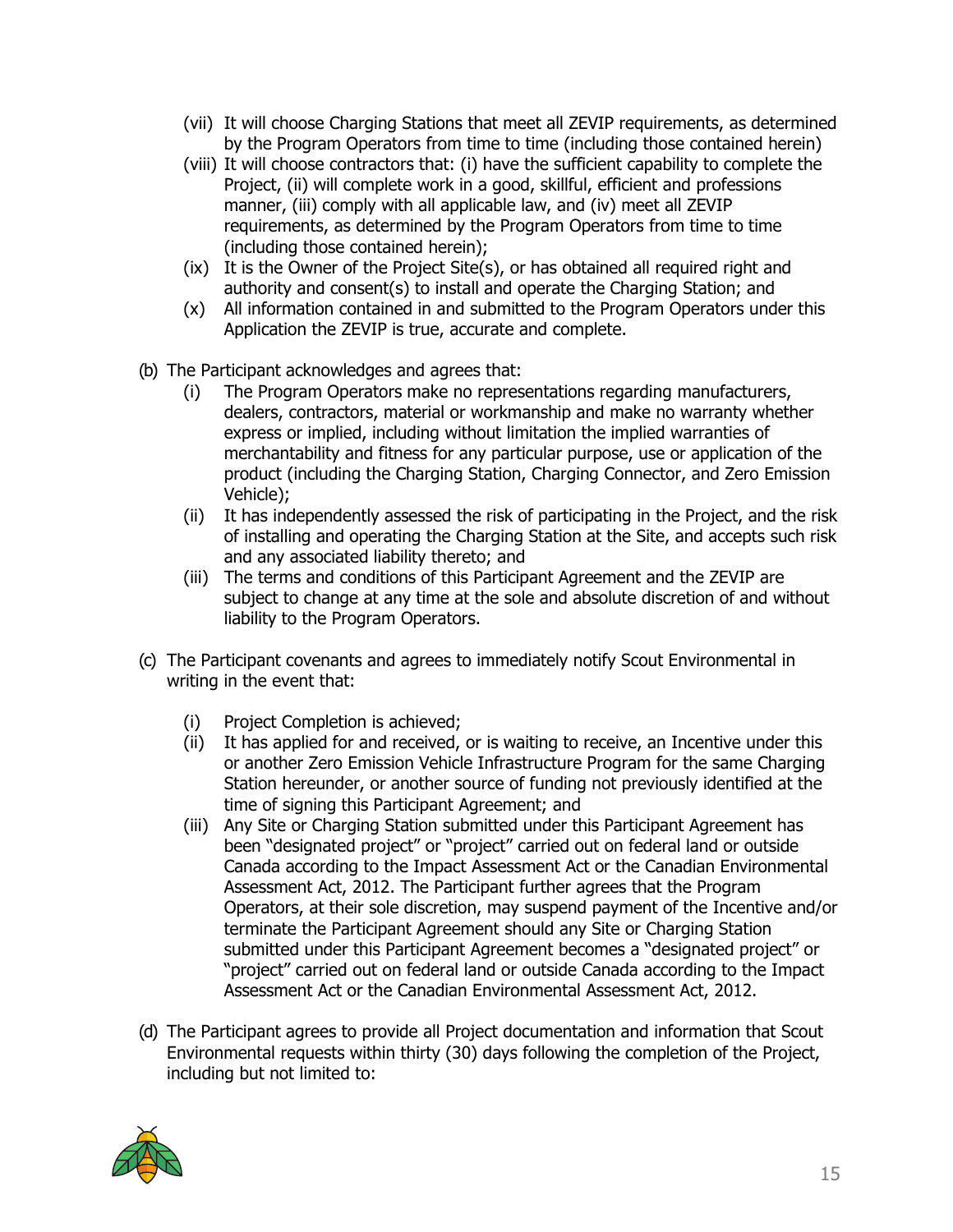- (i) Photographs of each location and demonstration that the Charging Station is operational;
- (ii) A detailed invoice listing all Eligible Expenditures related to the purchase and installation of the Charging Station;
- (iii) Documents to support the Participant's request for an Incentive payment (including records, invoices, receipts, proof of payment, etc.); and
- (iv) Any other documentation that the Program Operators require.

#### **4. INCENTIVE AMOUNTS AND ELIGIBLE EXPENSES.**

(a) The portion of the Incentive for each Application shall be less than \$100,000.00, and limited to the following amounts:

| <b>Eligible Charging Station</b><br><b>Type</b>              | Maximum funding per unit installed                                                                            |
|--------------------------------------------------------------|---------------------------------------------------------------------------------------------------------------|
| Level 2 connectors<br>$(3.3 \text{ kw to } 19.2 \text{ kW})$ | Up to 50% of total Eligible Expenditures of the Project, to<br>la maximum of<br>\$5,000.00 per connector.     |
| Fast charger<br>(20 kW to 49 kW)                             | Up to 50% of total Eligible Expenditures of the Project, to<br>la maximum of<br>\$15,000.00 per fast charger. |
| Fast charger<br>(50 kW to 99kW)                              | Up to 50% of total Eligible Expenditures of the Project, to<br>la maximum of<br>\$50,000.00 per fast charger. |

- (b) The Participant may submit the following as Eligible Expenditures:
	- (i) Salary and benefits;
	- (ii) Professional services (e.g. scientific, technical, management; contracting; engineering; construction; installation, testing and commissioning of equipment; training; marketing; data collection; logistics; maintenance; printing; distribution; audit and evaluation);
	- (iii) Capital expenses, including informatics and other equipment or infrastructure;
	- (iv) Rental fees or leasing costs;
	- (v) License fees and permits;
	- (vi) Costs associated with Environmental Assessments; and
	- (vii) GST, PST and HST net of any tax rebate to which the recipient is entitled.
- (c) Notwithstanding anything contained in this Participant Agreement, the Participant's Total Government Funding shall not exceed Seventy Five percent (75%) of the total Project costs, except in the case where the Participant is a provincial, territorial, regional, or municipal government or their department or agency, in which case, the Total Government Funding shall not exceed one hundred percent (100%) of the total Project costs.
- (d) Incentives may be issued by cheque addressed to the Participant, or by e-transfer to the Participant, at the discretion of Scout Environmental. Scout Environmental is under no obligation to reissue a cheque or transfer returned as, or otherwise undeliverable or to replace a stale-dated cheque.
- (e) Processing of complete Applications may take up to ninety (90) days, or more, from receipt of all required documents, subject to verification and Project Site visits.

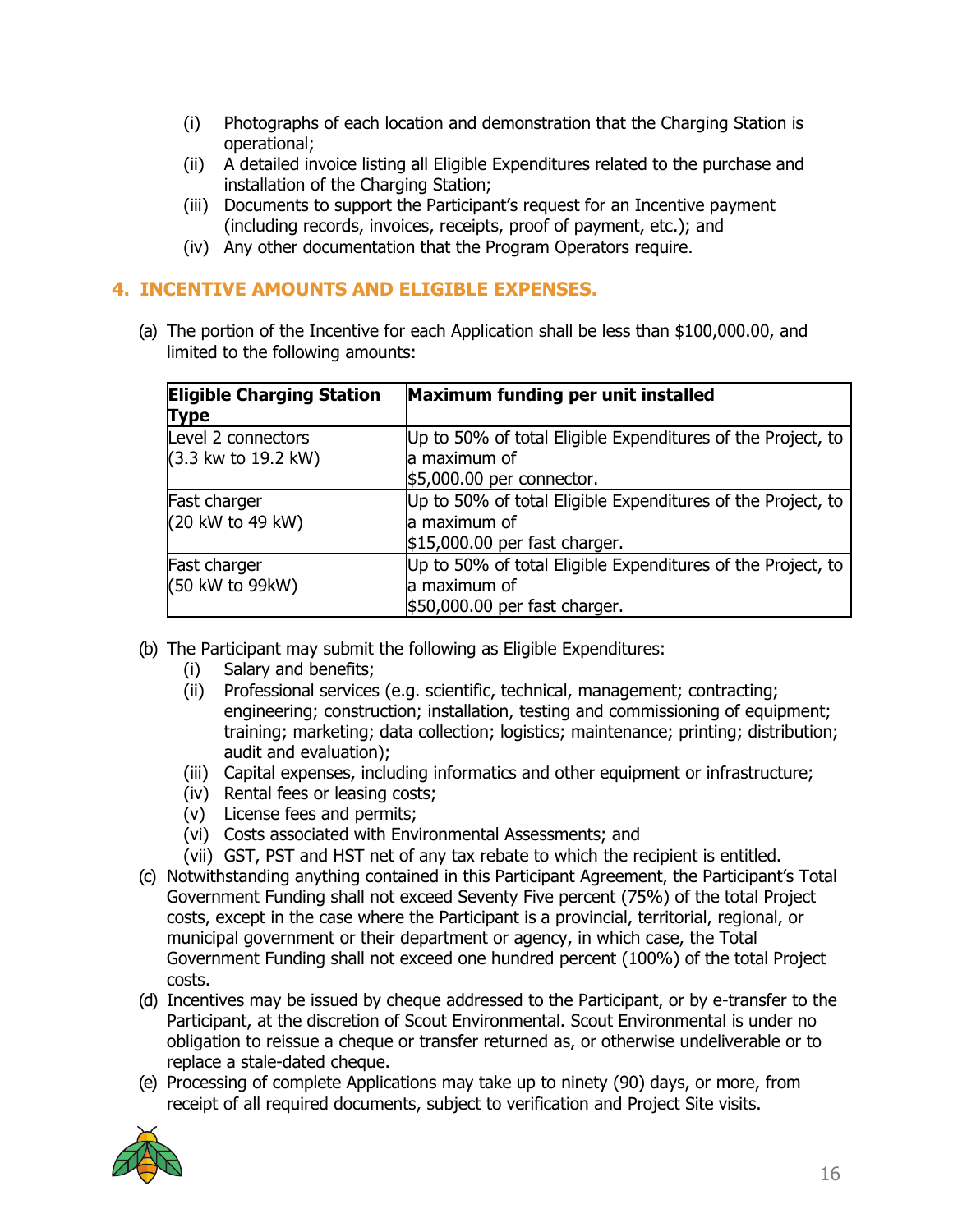### **5. NO LIABILITY.**

- (a) The Program Operators do not endorse any specific product, retailer, or contractor, and are not liable for the Participant's selection of materials or products, or the workmanship, operation, performance or warranty associated with the Charging Station or associated work performed, whether by a contractor, or otherwise, in relation to the ZEVIP. The Program Operators make no representation or warranty, whether express or implied, in respect of any product, materials, services or measures associated with the Charging Station installed in relation to the ZEVIP. The Program Operators are not responsible whatsoever for the acts, omissions, recommendations or advice of any contractors engaged by a participant.
- (b) The Participant agrees that the Program Operators have no liability whatsoever concerning (i) the quality, safety and/or installation of the Charging Station, including their fitness for any purpose; (ii) the workmanship of any third party, (iii) the installation or use of the Charging Station, and (iv) any other matter with respect to the ZEVIP. The Participant hereby waives any and all claims against the Program Operators and their respective parent companies, affiliates, shareholders, directors, officers, employees, or agents, arising out of activities conducted by or on behalf of the Program Operators in connection with this Participant Agreement, the Project, the ZEVIP, or for an Incentive.
- (c) WITHOUT LIMITING THE GENERALITY OF THE FOREGOING, THE PROGRAM OPERATORS SHALL NOT BE LIABLE HEREUNDER FOR ANY TYPE OF DAMAGES WHETHER DIRECT OR INDIRECT INCIDENTAL, CONSEQUENTIAL EXEMPLARY, RELIANCE, PUNITIVE OR SPECIAL DAMAGES INCLUDING DAMAGES FOR LOSS OF USE, REGARDLESS OF THE FORM OF ACTION, WHETHER IN CONTRACT, INDEMNITY, WARRANTY, STRICT LIABILITY OR TORT, INCLUDING NEGLIGENCE OF ANY KIND.
- (d) The Participant hereby indemnify and save harmless the Program Operators and each of their respective shareholders, affiliates, directors, officers and employees, agents from any and all liability and all claims, losses, damages (including indirect and consequential damages), expenses, all economic loss, and proceedings for personal injury (including death) or property damage of any person relating to, or in connection with, resulting from, or arising out of the ZEVIP, including by reason of the actual or alleged implementation of any part of the ZEVIP, the receipt of an Incentive, the install of the Charging Station installation or any other matter contemplated by the ZEVIP or in connection to the Project.

#### **6. INFORMATION, UPDATES, VERIFICATION, AUDITS, AND SITE VISITS.**

- (a) The Participant agrees that it shall provide, upon request by the Program Operators, safe and clear access to the Project Site and any records for the purpose of verifying compliance with this Participant Agreement and the ZEVIP. The Participant also agrees to participate in any surveys; study, audit, evaluations or verification conducted by the Program Operators in connection with this Participant Agreement and the ZEVIP.
- (b) The Participant will notify the Program Operators immediately if any information provided to the Program Operators changes, and the Program Operators may, in their sole discretion, recalculate the Incentive, terminate the Participant Agreement or demand repayment of any funds already disbursed to the Participant.

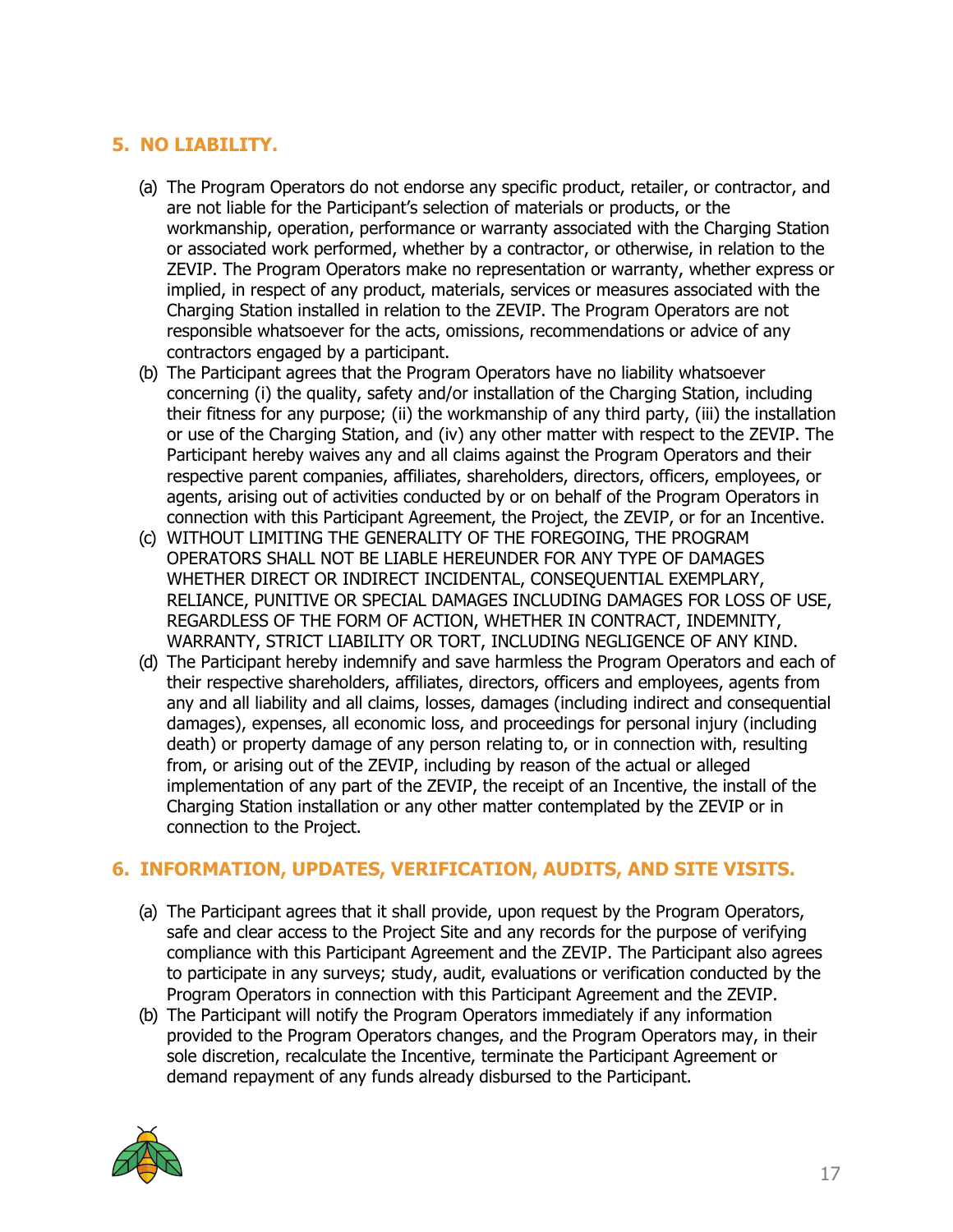- (c) The Program Operators may, at their discretion, verify information provided by the Participant by directly contacting any party associated with the Charging Station, or by any other reasonable means. The Participant must respond to any request for information within thirty (30) days of receipt of notice, failing which the Participant Agreement may be terminated and/or Incentives forfeited, at the sole discretion of the Program Operators.
- (d) The Participant must retain copies of all documentation submitted to the Program Operators or required to confirm or support Incentive eligibility for at least three (3) years following the receipt of the Incentive.
- (e) The Program Operators, or their representatives, may conduct Site visits to confirm eligibility, entitlement to Incentives, and any other relevant information, and to document and take pictures of the Project Site(s) and/or installed Charging Station. The Participant shall provide reasonable Site access upon signing this Participant Agreement and for a period continuing during the term of the Project and ending three (3) years following the later of the Eligibility Period and the termination of this Participation Agreement in accordance with its terms.

#### **7. INTELLECTUAL PROPERTY**

(a) Any and all any intellectual property recognized by law, including any intellectual property right protected through legislation including governing patents, copyright, trade-marks, and industrial designs (collectively "**Intellectual Property**") that arises in the course of a Project shall vest in Scout Environmental, or be licensed to Scout Environmental in the event that an Initial Recipient's subcontractor retains title to such Intellectual Property

#### **8. CONFIDENTIALITY AND PRIVACY.**

- (a) The Participant agrees to keep the terms and conditions of this Participant Agreement and its Application strictly confidential. For clarity, if the terms herein are disclosed to a third party, except for affiliates, lawyers, accountants, or as imposed by law, then the disclosing party shall be considered in default of this Participant Agreement. In the event the Participant is required to disclose the terms or this Participation Agreement by law, it shall give the Program Operators prompt notice and details of the request for disclosure and allow the Program Operators to seek counsel on the requirement to disclose the confidential information. The obligations of confidentiality herein shall survive the termination or expiry of this Participant Agreement.
- (b) The Participant agrees that by submitting their Application, whether or not this Application is accepted, to consent to the collection, use, disclosure and other handling of any information provided to the Program Operators, including personal information such as names, addresses, telephone numbers, email addresses and records showing energy use and consumption (the "ZEVIP Participant Information") by Scout Environmental for purposes relating to the operation, administration or assessment of the ZEVIP, and in connection with any reporting activities relating to the ZEVIP, which shall include, without limitation: (i) sharing of ZEVIP Participant Information among the Program Operators; (ii) use by the Program Operators of the ZEVIP Participant Information provided to conduct, analyze and report on the results of the ZEVIP and to conduct surveys and modify the ZEVIP based on such surveys; and (iii) reporting, follow-up surveys, studies and audits.

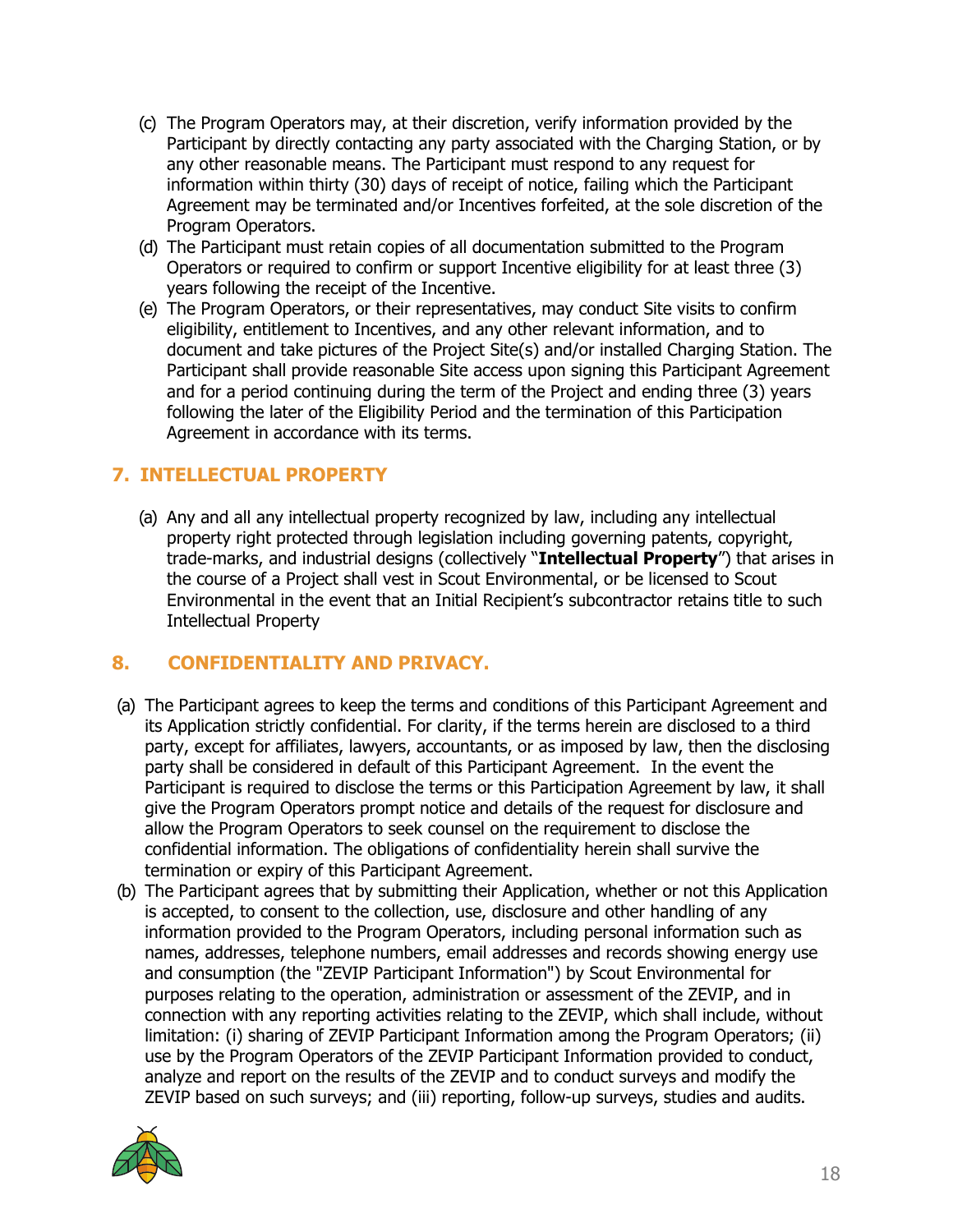- (c) The Program Operators are committed to protecting the personal information in their custody or control in accordance with applicable privacy laws. The Participant may access Scout Environmental's privacy policy at <https://scoutenvironmental.com/privacy-policy/>
- (d) The Participant acknowledges and agrees that ZEVIP Participant Information and any other confidential information may be accessible to third parties under the Freedom of Information and Protection of Privacy Act (Ontario) or the Municipal Freedom of Information and Protection of Privacy Act (Ontario).

### **9. DISPOSITION OF ASSETS.**

- (a) If, during the Eligibility Period and for three (3) years thereafter, the Participant sells, leases or otherwise disposes of any Charging Station (excluding Intellectual Property), where the cost of the Charging Station is part of the Incentive under the ZEVIP to which NRCan has contributed under this Participant Agreement, and where the proceeds of the sale, lease or other disposition are not applied to acquire assets in replacement of the Charging Station, the Participant shall immediately notify Scout Environmental in writing of such sale, lease or disposition and, if the Program Operators so require, the Participant shall share with NRCan the proceeds of the sale, lease or any other disposition in the same ratio as that of NRCan's Incentive to the purchase of the Charging Station by the Participant, except that NRCan's share shall not exceed the Incentive.
- (b) During the Eligibility Period and for three (3) years thereafter, the Participant must seek written consent from Scout Environmental before the disposal of any goods acquired or used for the Project that are either disposed of or cease to be used for Project.

#### **10. GENERAL.**

- (a) Any notice required to be given shall be in writing and shall be delivered by hand or sent by electronic mail, prepaid registered mail or prepaid courier directed Scout Environmental at the addresses indicated below. It is the responsibility of the Participant to keep its contact information up to date at all times during the Term. Change in contact information shall be on notice to Scout Environmental.
	- (i) Scout Environmental, 30 Commercial Road, Toronto, ON M4G 1Z4 zevip@scoutenvironmental.com 1-877-595-2490
- (b) Except as otherwise provided, the Application and this Participant Agreement constitutes the entire agreement between the Participant and Scout Environmental in connection with its subject matter and supersedes all prior representations, warranties and understandings whether written or verbal. Nothing contained herein shall be deemed to constitute a principal and agency relationship or partnership or joint venture or to create any agency or fiduciary relationship between the parties.
- (c) The Participant may not assign, in whole or in part, its obligations or rights hereunder.
- (d) Scout Environmental shall not be in default, and shall not be deemed to be in default, of this Participant Agreement by reason of delay or failure or inability to perform its obligations hereunder where the said delay, failure or inability is due to any cause which is unavoidable or beyond the reasonable control of Scout Environmental, including without limitation any acts of God, pandemics, or other causes which frustrate the performance of this Participant Agreement.